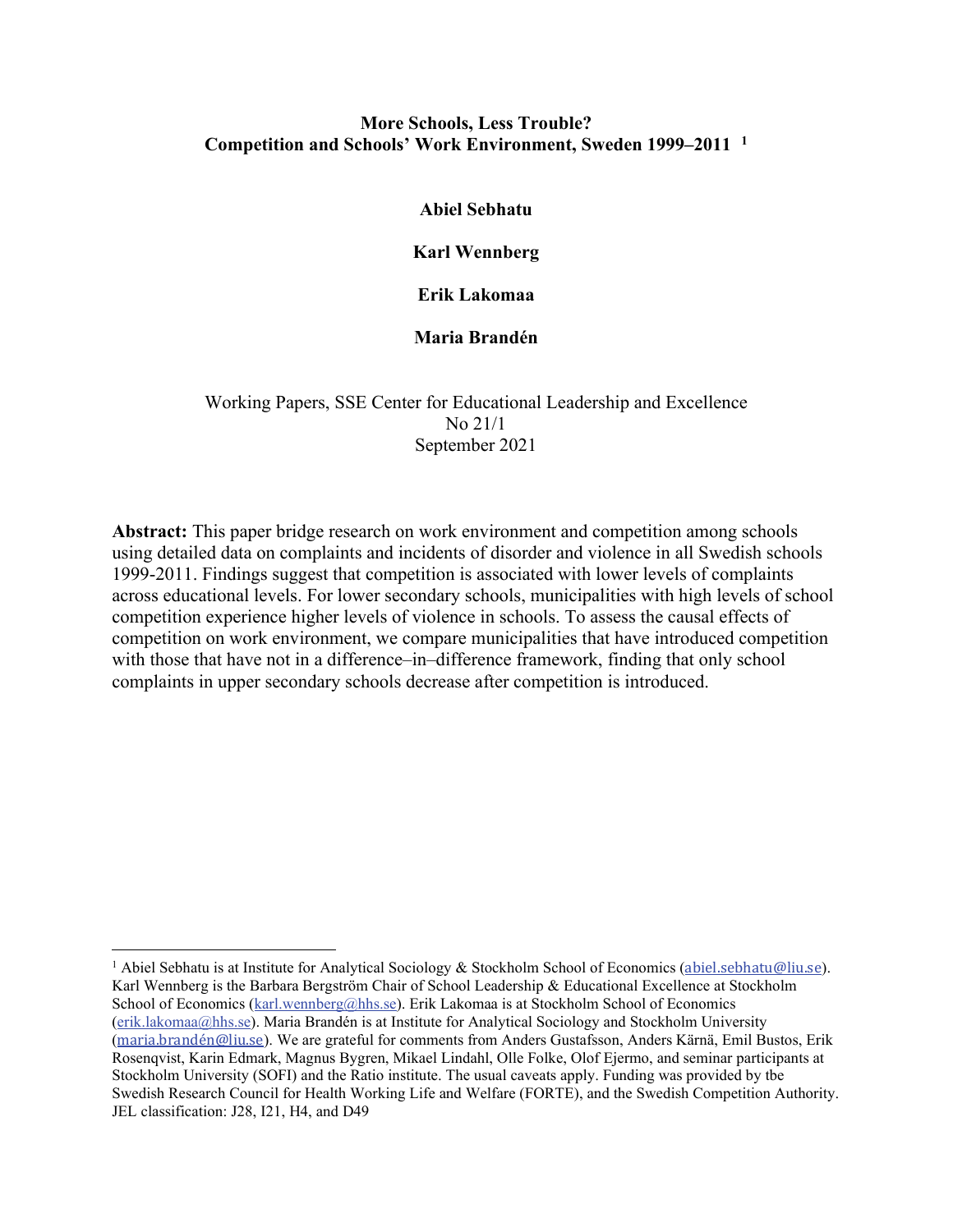#### **I. Introduction**

The work environment of schools is of increasing relevance for educators and educational policy, as evidenced in a series of recent reports from Sweden – the context of our study – and around the world [\(Estrada, Granath, Shannon, & Törnqvist, 2009;](#page-35-0) [Skolinspektionen, 2018;](#page-36-0) [UNESCO,](#page-36-1)  [2019;](#page-36-1) [UNICEF, 2018\)](#page-36-2). Yet, few studies examine the determinants of schools' work environment. In this study we address how the organization of a national school market can shape work environment in schools. Specifically, we examine how school competition and the socioeconomic conditions of schools, and the municipalities and regions in which they are located, are related to work environment in terms of i) complaints made against schools by parents and students, ii) reported incidents of disorder, and iii) reported violence between students and between students and teachers.

Schools' work environment is vital for both educational choices and outcomes, and is a key factor that parents assess when considering school choice [\(Green, Navarro-Paniagua, Ximénez](#page-35-1)[de-Embún, & Mancebón, 2014;](#page-35-1) [Jacob & Lefgren, 2007;](#page-35-2) [Longfield & Tooley, 2017\)](#page-35-3). The deteriorating work environment witnessed over the last two decades in Swedish schools coincides with an increase in competition between public (municipal) and independent (private, voucher–funded) schools, but also with changes in the composition of students, mainly due to immigration. Yet, we do not know whether these factors are causally related. An extensive literature on competition and choice in education has all but exclusively focused on students' educational outcomes [\(Epple, Romano, & Urquiola, 2017\)](#page-35-4). However, educational outcomes such as grades are far from being the only relevant outcomes that may be affected by school competition – and not the only factor that students and their parents consider when making their school choices [\(Palardy, Nesbit, & Adzima, 2015\)](#page-36-3).<sup>[1](#page-39-0)</sup>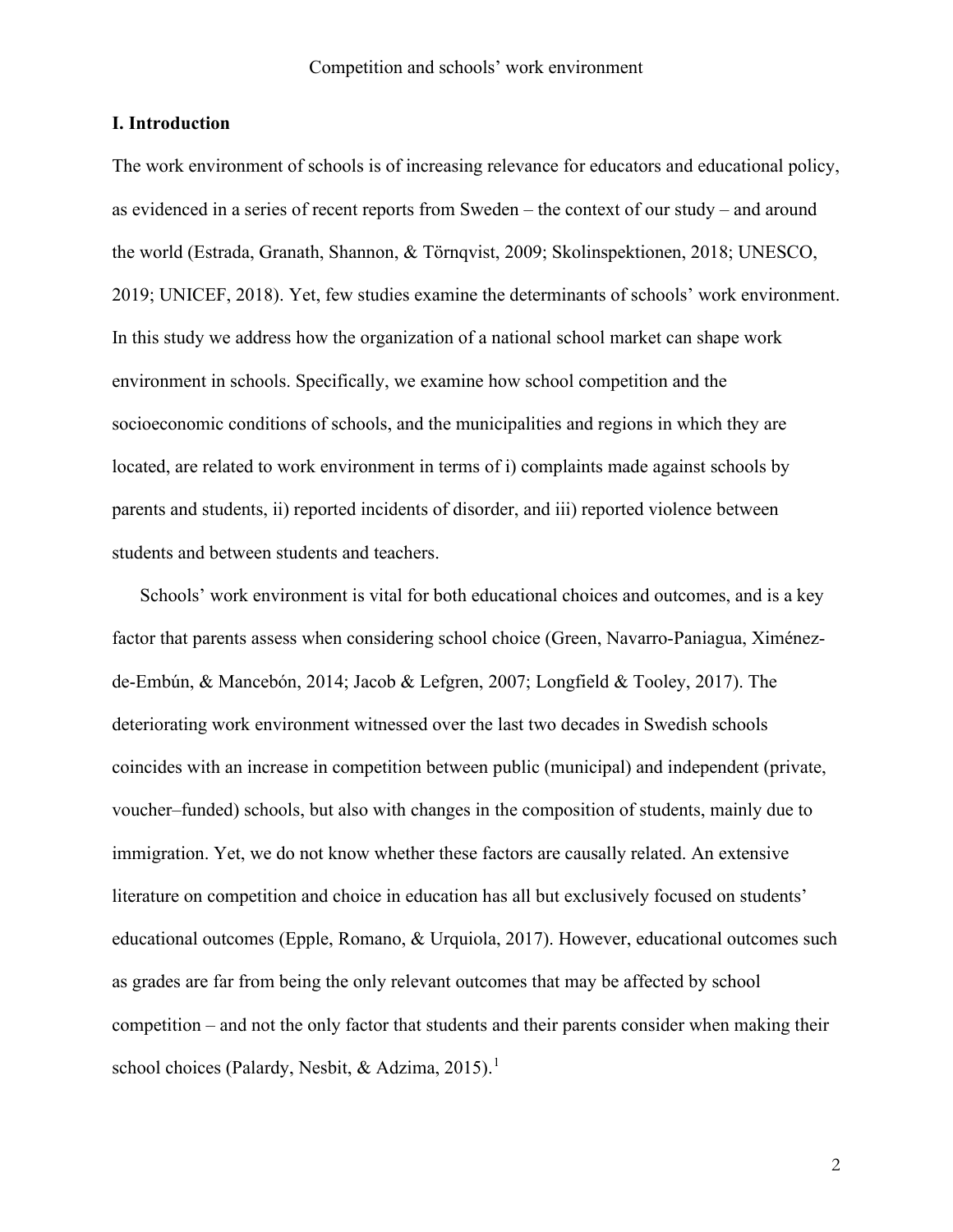One central premise in this literature is that in order to attract and retain students, schools are incentivized to improve when faced with competition. Hirschman's [\(1970\)](#page-35-5) theory *exit and voice* proposes a more specific mechanism by which this is achieved. Hirschman argues that when school competition is absent, there are fewer available options for parents and students to choose among, and that voice therefore becomes the only available option for improving school quality. The theory thus suggests that the number of reported incidents related to an adverse work environment could be expected to decline with competition as threats of exit incentivize schools to attend to problems that may cause turnover among students. However, few empirical studies have tested these assumptions, especially with regards to the context of school competition.<sup>[2](#page-39-1)</sup> Research on school composition and segregation also suggests that if competition change the student composition in schools [\(cf. Brandén & Bygren, 2018\)](#page-34-0) this could actually worsen some schools' work environment due to increasingly demanding student composition when strong students opt out. Hence, the relationship between school competition and changes in teachers' and students' work environment is primarily an empirical question.

Non-economic research has explained student disorder as primarily being influenced by the socioeconomic (SES) conditions in schools or their proximate neighborhoods, such as crime and income levels (e.g. [Bowen & Bowen, 1999;](#page-34-1) [Stretesky & Hogan, 2005;](#page-36-4) [Welsh, Stokes, & Greene,](#page-36-5)  [2000\)](#page-36-5), yet, studies of SES conditions rarely account for school competition. Prior studies on the work environment in Swedish schools relies on self–reported, cross–sectional data (e.g. [Låftman,](#page-36-6)  [Modin, & Östberg, 2013;](#page-36-6) [Modin & Östberg, 2009;](#page-36-7) [Modin, Östberg, Toivanen, & Sundell, 2011\)](#page-36-8). Hence, we do not know whether deteriorating work environment is related to increased school competition.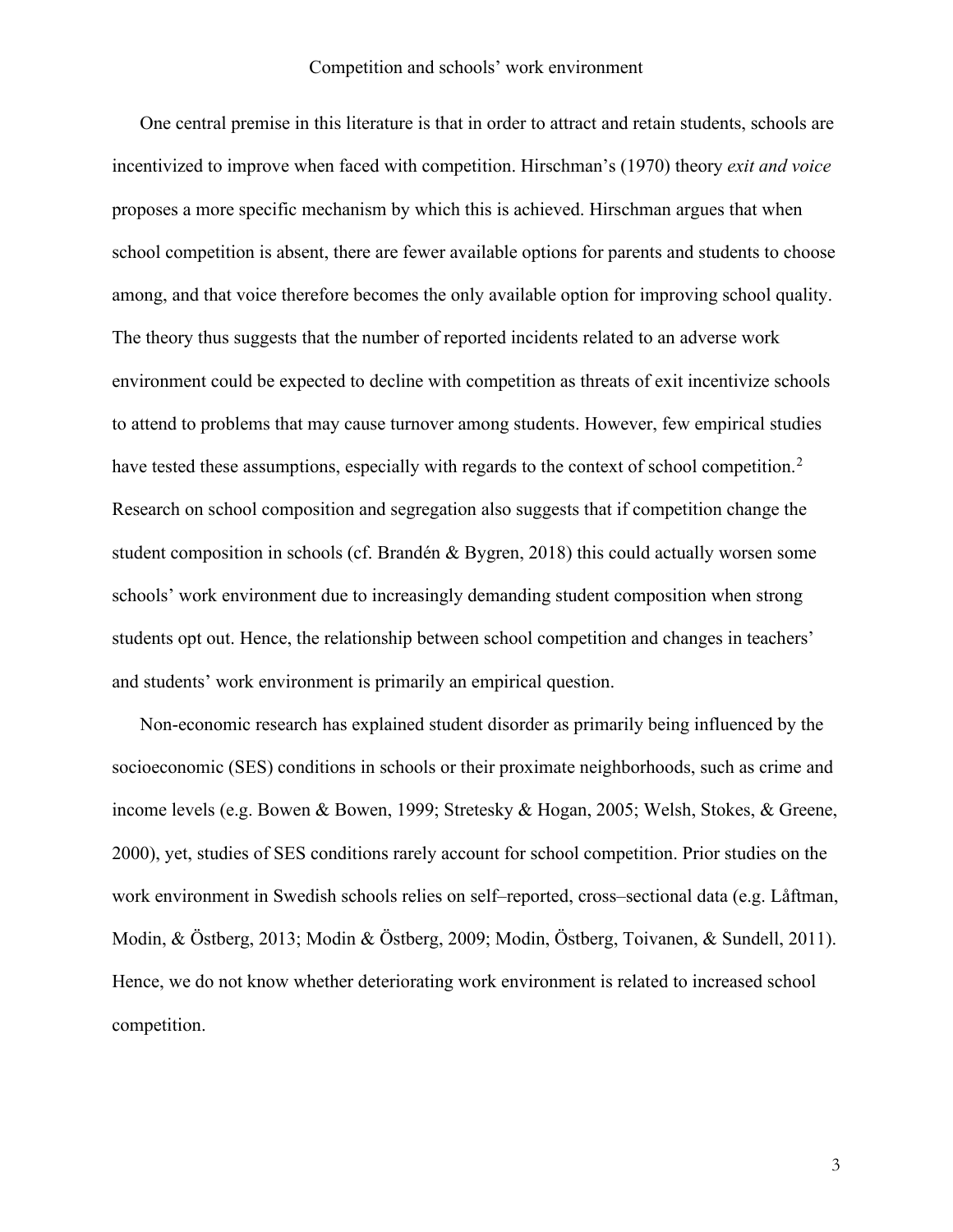Our study is based on an extensive dataset including all Swedish lower secondary schools (7–  $9<sup>th</sup>$  grade) and upper secondary schools (10–12<sup>th</sup> grade) between 1999 and 2011. Since 1992, Sweden has had a government funded voucher program whereby all families can choose among both public schools and independent (privately operated voucher funded) schools<sup>[3](#page-39-2)</sup>. Our data enable comparisons between school forms (public or independent), grade levels, and ownership types among independent schools (whether the school is owned by a corporate group that runs many schools or is a non–group school). The data also enable a quasi–experimental comparison between schools in municipalities that have never experienced competition and those in municipalities in which competition was introduced. Since research on school competition and outcomes related to the work environment has found differing effects depending on the educational level studied (e.g. [Billings, Deming, & Rockoff, 2014;](#page-34-2) [Deming, 2011\)](#page-34-3) we conduct separate analyses by lower secondary schools, which are more strongly tied to students' areas of residence, and upper secondary schools where commuting to schools is more frequent [\(Söderström & Uusitalo, 2010\)](#page-36-9).

We analyze schools' work environment using a range of covariates related to school competition, student composition, and the composition of the municipality in which the school is located. Our outcome variables for the work environment include i) parental and teacher complaints, ii) reported student disorder and iii) reported violence. Analyses are performed in two stages: 1) a main cross–sectional time series regression using the total population of schools, and 2) a difference–in–difference model comparing a matched set of comparable schools in municipalities without competition with similar schools in municipalities that introduced competition at some point.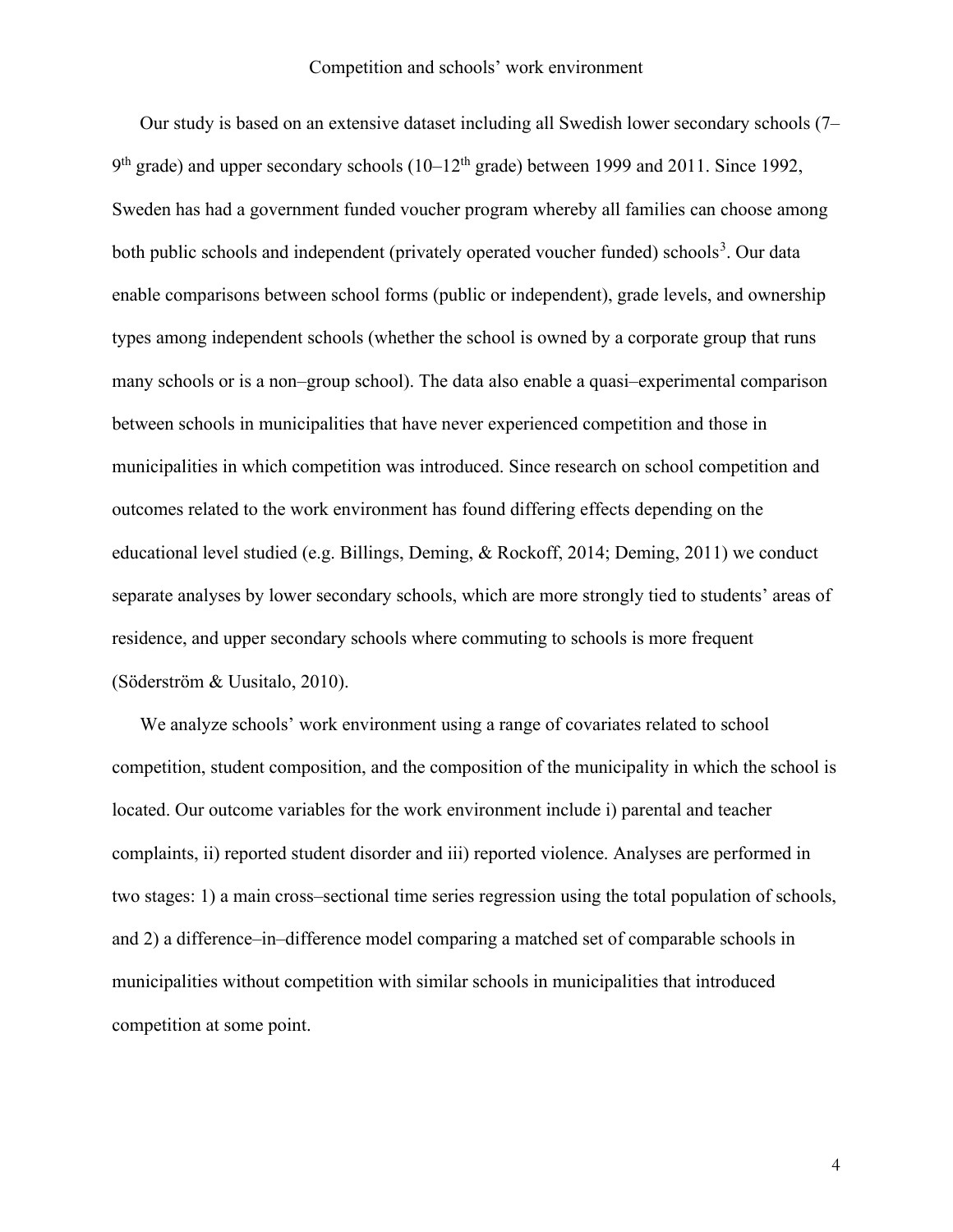Our main analysis employs three key competition which have been analyzed separately in previous studies: the share of students in independent schools, number of schools, and school concentration in the municipality. [4](#page-39-3) We use two key measures of socioeconomic conditions (SES) within schools: the share of students with i) foreign background and ii) highly educated parents. Within municipalities, two SES measures are employed: crime and income levels.

Our results suggest that higher competition is associated with a more adverse work environment in lower secondary schools, but a better work environment in upper secondary schools where as a result of all students must chose schools, competition is more intense. Importantly, we obtain different results depending on the competition measure employed, which we will return to in the discussion section.

Regarding school–level SES, we find that lower secondary schools with a higher share of students of foreign background exhibit fewer complaints but higher incidents of disorder and violence. Interestingly, for upper secondary schools there is no relationship between the share of students of foreign background and the amount of complaints, disorder, and violence, respectively. The share of students with highly educated parents does not alter disorder and violence for either type of school. However, disorder and violence among upper secondary schools is more strongly influenced by SES at the regional level. The difference–in–difference analysis which compares schools in municipalities that introduced competition during our observation period to schools in municipalities that never had competition, reveals that 'complaints' constitute the only work environment dimension that decreases, by approximately 20 percent, following the introduction of competition. We do not find any support for causal effects from competition on the other dimensions of work environment.

5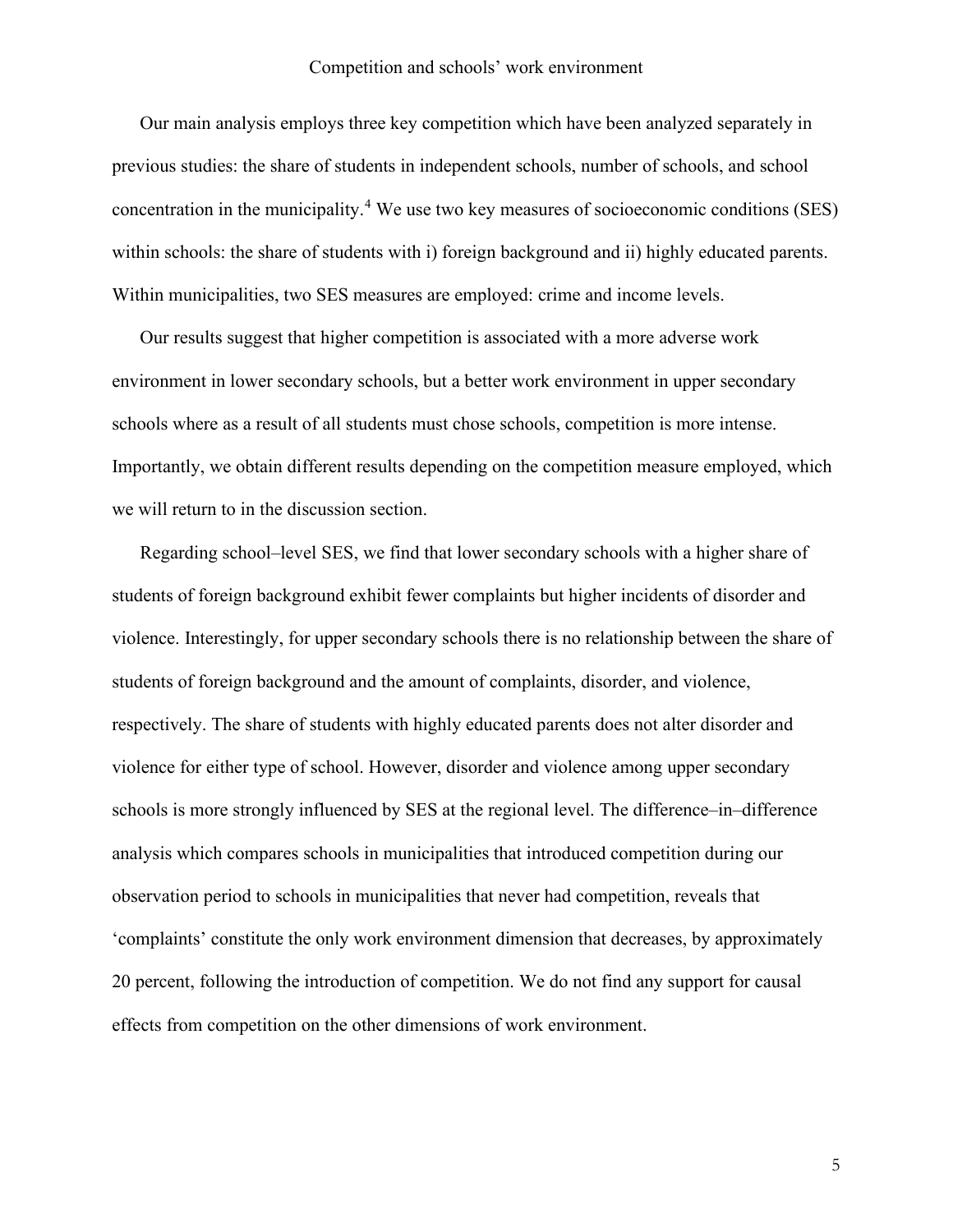Our study contributes to research on school competition by showing that competition may affect schools in other ways than student achievement, highlighting differences in the competition–work environment relationship in schools that face 'softer' competition in terms of a lower voucher rate and where students more rarely change school (lower secondary school) compared to schools where competition is 'intensive' (upper secondary school). The study also has implications for research on behavioral problems and the work environment in schools, which has to date primarily focused on student composition and regional segregation as the primary drivers of work environment, and where the evidence has primarily been limited to cross–sectional samples. We show that socioeconomic factors in schools and regions exert a very different influence on the work environment in (mandatory) lower secondary schools compared to (choice–based) upper secondary schools, suggesting that student and regional SES at best provide an incomplete explanation of differences in schools work environment.

#### **II. Previous research**

#### *A. Schools' Work Environment*

While large–scale research on school competition is extensive, economic research on the long– term work environment in schools is scarce and largely restricted to predictors of teacher job turnover [\(Hanushek, Kain, & Rivkin, 2004\)](#page-35-6). There is, however, a line of research on schools' work environment primarily in occupational health and social psychology. These studies indicate that the psychosocial work environment of schools has substantial effects on both students' well– being and their school performance (e.g. [Modin & Östberg, 2009;](#page-36-7) [Modin et al., 2011\)](#page-36-8). Self– reported measures of the work environment also tend to co–vary with schools' student composition, in terms of being worse in schools with a higher share of minority students [\(Chen](#page-34-4)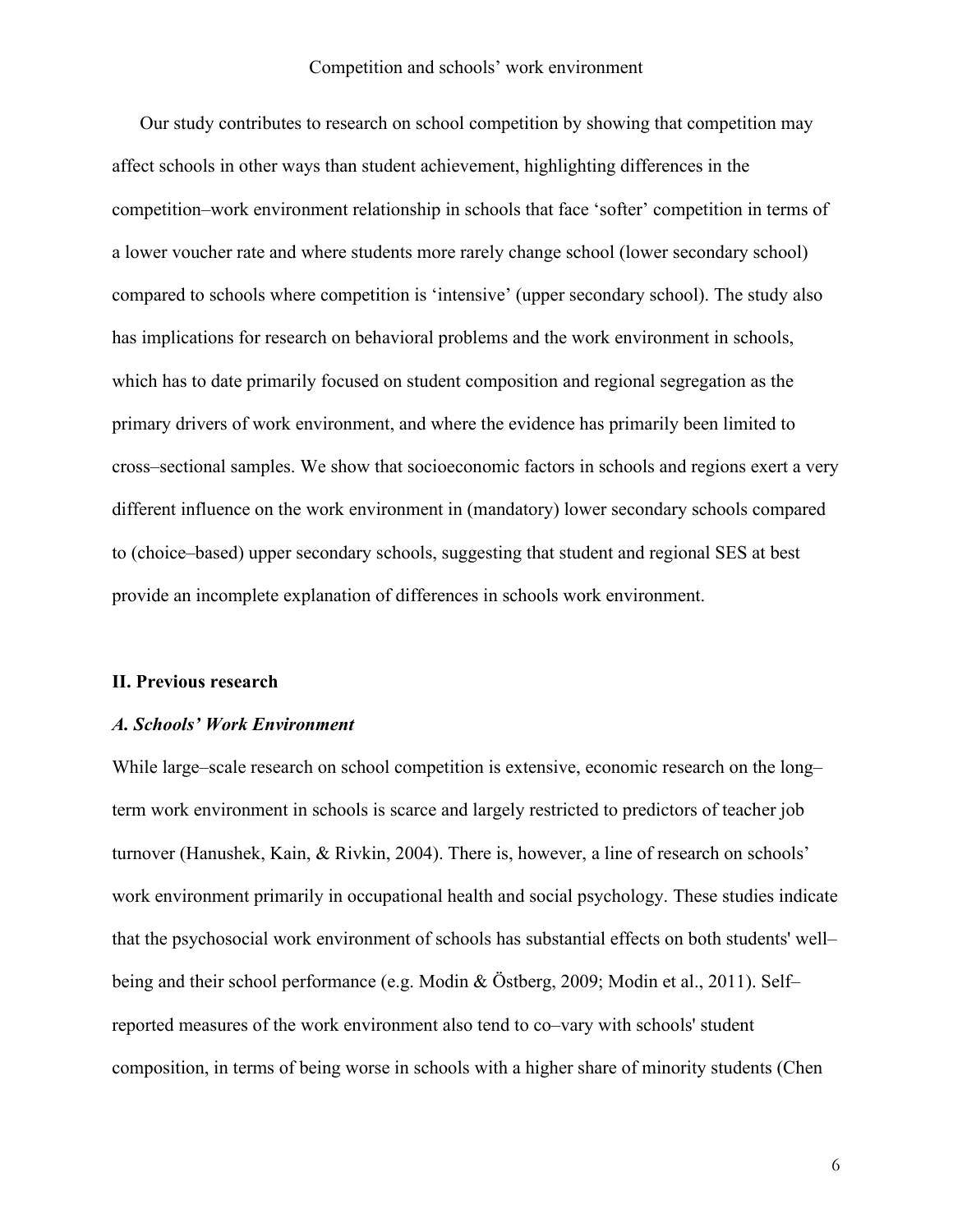[& Weikart, 2008;](#page-34-4) [Demanet & Van Houtte, 2011\)](#page-34-5). One relationship that has been explored is that between parental involvement and school satisfaction, which varies across minority groups and is influenced by perceived school safety [\(Friedman, Bobrowski, & Geraci, 2006\)](#page-35-7) and school choice [\(Hausman & Goldring, 2000\)](#page-35-8). The academic involvement of parents at home or in school activities have been found to reduce students' behavioral problems in schools irrespective of socioeconomic status (SES). However, the involvement of high–SES parents also tends to increase student achievement (e.g. [Domina, 2005;](#page-34-6) [Hill et al., 2004\)](#page-35-9).

School has also been studied as a function of the socioeconomic structure of neighborhood– at–large. In a cross–sectional study of of 2,099 students in 93 public middle and upper secondary schools in the US, [Bowen and Bowen \(1999\)](#page-34-1) found that students' perceptions of danger in the neighborhood and school significantly contributed to disorderly school behavior. [Welsh et al.](#page-36-5)  (2000) arrived at similar conclusions in a study of public middle schools in Philadelphia, noting that the communities immediately surrounding the schools (in terms of crime, poverty, racial composition and family structure) had a stronger influence on school disorder than the communities from which students were drawn. Yet, studies on how school segregation affects the work environment in terms of school disorder and violence –mainly based on cross–sections of selected schools in the US – provides mixed results: [Eitle and Eitle \(2003\)](#page-35-10) found racial segregation among public middle and upper secondary schools in Florida school 1999–2000 to be negatively associated with school violence. Conversely, [Stretesky and Hogan \(2005\)](#page-36-4) found that segregation among Florida's 371 upper secondary schools in 2004–2005 was positively associated with the level of school disorder, but that the relationship was mediated by the poverty rate in the region. In sum, this body of literature highlights the important to account for both school–SES factors as well as the regional SES.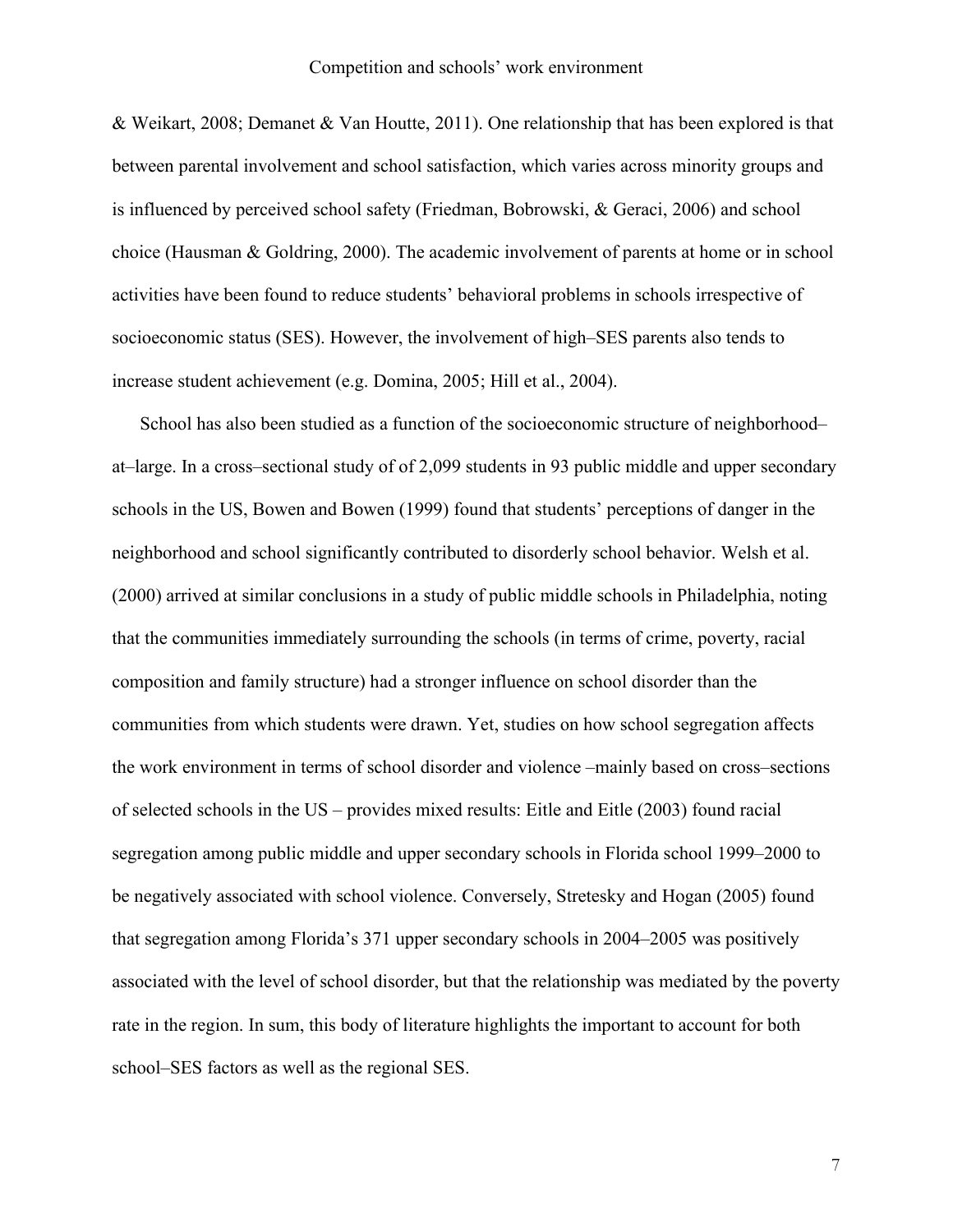## *B. School Competition*

The consequences of school competition have been studied thoroughly in a number of countries, mostly with a focus on educational outcomes. In contrast to studies on the work environment, which show varying results, studies on school competition indicate that competition in general tends to have a positive impact on students' school results with effect sizes ranging from negligible to quite substantial. Early studies on school competition in Sweden utilized individual–level data for the first cohort affected by the reform in 1992, who finished their final year of lower secondary school in 1998, with competition being measured as the share of students in the municipality attending independent schools [\(Ahlin, 2003;](#page-34-7) [Sandström &](#page-36-10)  [Bergström, 2005\)](#page-36-10). Bjorklund, Clark, Edin, [Fredricksson, and Krueger \(2006\)](#page-34-8) criticized these initial studies for relying on cross–sectional data, often based on small samples of students in specific municipalities. Later studies have used more extensive school– and student data from pre– and post–reform periods [\(Böhlmark & Lindahl, 2015;](#page-34-9) [Wondratschek, Edmark, & Frölich,](#page-36-11)  [2013\)](#page-36-11). [Wondratschek et al. \(2013\)](#page-36-11) and [Edmark, Frölich, and Wondratschek \(2014\)](#page-34-10) used an alternative measure of competition intended to capture students' opportunities for choice rather than the amount of choices made in a given municipality: the number of public lower secondary schools within students' commuting distance. There is also an ongoing debate as to whether the association between school competition and school results stems from increased educational performance when competition is high, or from more generous grading [\(Vlachos, 2019\)](#page-36-12). Only one study touches on the role of competition for schools work environment: [Böhlmark,](#page-34-11)  Grönqvist, and Vlachos (2016) evaluated the effects of switches between schools by school principals on the work environment in terms of teacher sick–leave, finding a negative effect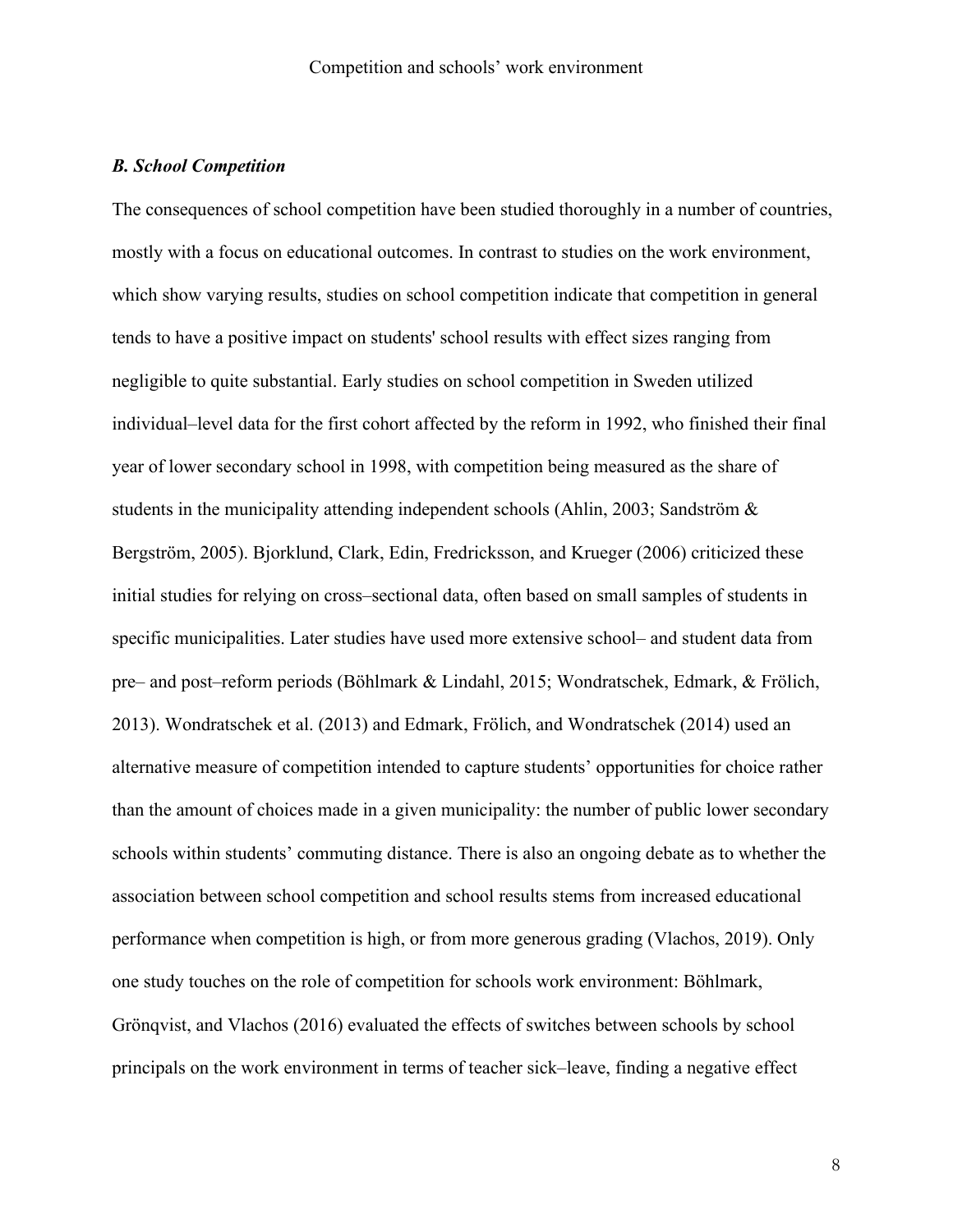which was amplified in municipalities with higher share of independent schools. [Hensvik \(2012\)](#page-35-11) estimated wages and turnover among upper secondary school teachers using the share of independent school teachers in a region, finding positive effects of competition.

In sum, studies on school competition tend to rely on either demand–side (share of students in independent schools) or supply–side (number of schools) measures of competition, without controlling for the other. Existing measures could also be elaborated by including e.g. type of independent school, given that smaller independent schools catering to minority groups or offering alternative pedagogic models plausibly do not compete in the same way as large multi– unit chains [\(Lundgren & Lakomaa, 2017\)](#page-35-12). How competition actually shapes the educational conditions in schools remains less well–explored.[5](#page-39-4) Pedagogical methods [\(Ahlin, 2003\)](#page-34-7), staffing policies [\(Fernandes & Menezes-Filho, 2020\)](#page-35-13) and school management [\(Bloom, Lemos, Sadun, &](#page-34-12)  [Van Reenen, 2015\)](#page-34-12) are both educational conditions that are affected by competition, but to the best of our knowledge, no studies have to date examined competition and schools work environment.

## *C. Bridging Competition and the Work Environment*

The work environment for students constitutes a key factor assessed by parents when considering school choice [\(Green et al., 2014;](#page-35-1) [Jacob & Lefgren, 2007;](#page-35-2) [Longfield & Tooley, 2017\)](#page-35-3). Theoretically, competition and enhanced choice may alter the schools' work environment in that students are able to leave schools with which they are dissatisfied, rather than raising complaints in order to improve their current situation [\(Hirschman, 1970\)](#page-35-5). Complaints could also be an indicator of parental engagement (see Section II.A above), and if so, school choice may impact the level of complaints by altering the student composition in schools in terms of their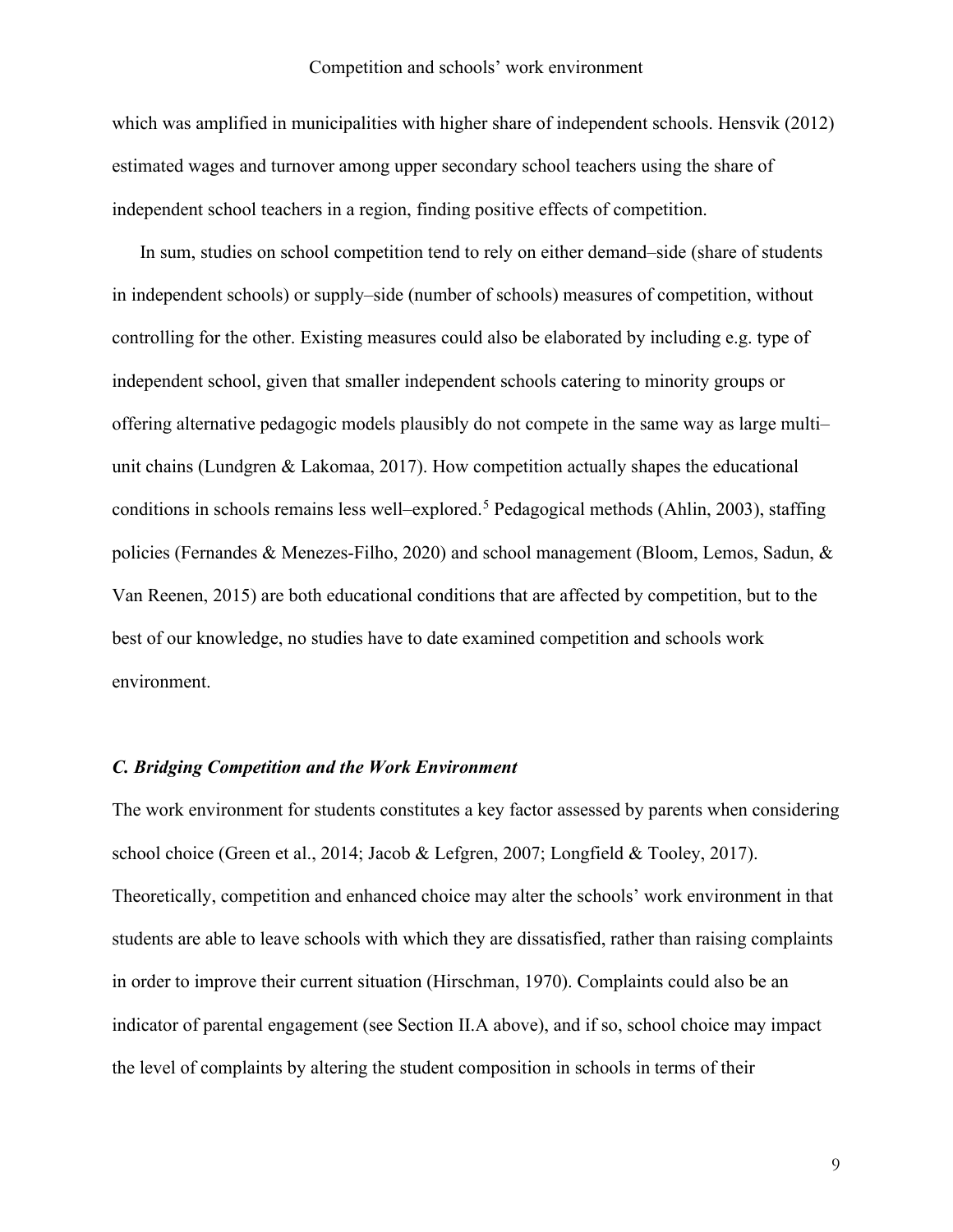socioeconomic (SES) background. Empirically, students with highly educated parents, and more recently also students of foreign background, are overrepresented in Swedish independent schools as compared to public schools [\(Holmlund et al., 2014\)](#page-35-14). Work environment and competition are also important factors for the ability of schools to recruit and retain highly qualified teachers and principals (e.g. [Horng, Klasik, & Loeb, 2010;](#page-35-15) [Rivkin, Hanushek, & Kain,](#page-36-13)  [2005\)](#page-36-13). [Hensvik \(2012\)](#page-35-11) show that teacher mobility and wage differentials in Sweden have increased as a result of school competition while [Bloom et al. \(2015\)](#page-34-12) demonstrate that independent schools in Sweden have significantly higher management quality than public schools. Finally, [Böhlmark et al. \(2016\)](#page-34-11) show that turnover among school principals affects students' outcomes as well as the work environment in schools.

## **III. Data and Institutional Setting**

Our study is based on rich school–level panel data of all Swedish schools for the period 1999– 2011, from which we focus on the lower secondary schools (grades  $7-9$ ,  $n=1,841$ ) and upper secondary schools (grades  $10-12$ ,  $n=1,292$ ) where educational choice is more commonly available and exercised.<sup>[6](#page-39-5)</sup> While school choice has been possible since the early 1990s, the share of students in independent schools was small until the late 1990s [\(Waldo, 2007\)](#page-36-14). Further, the Swedish grading system changed in 1998, making comparisons before and after this year difficult. We therefore use 1999 as the earliest year in our analysis. For each school, the database contains detailed information on the type of school, students' socioeconomic conditions (SES), and work environment, including complaints and incidents of disorder and violence. To this we add rich municipal–level data. These data have been gathered from Statistics Sweden, the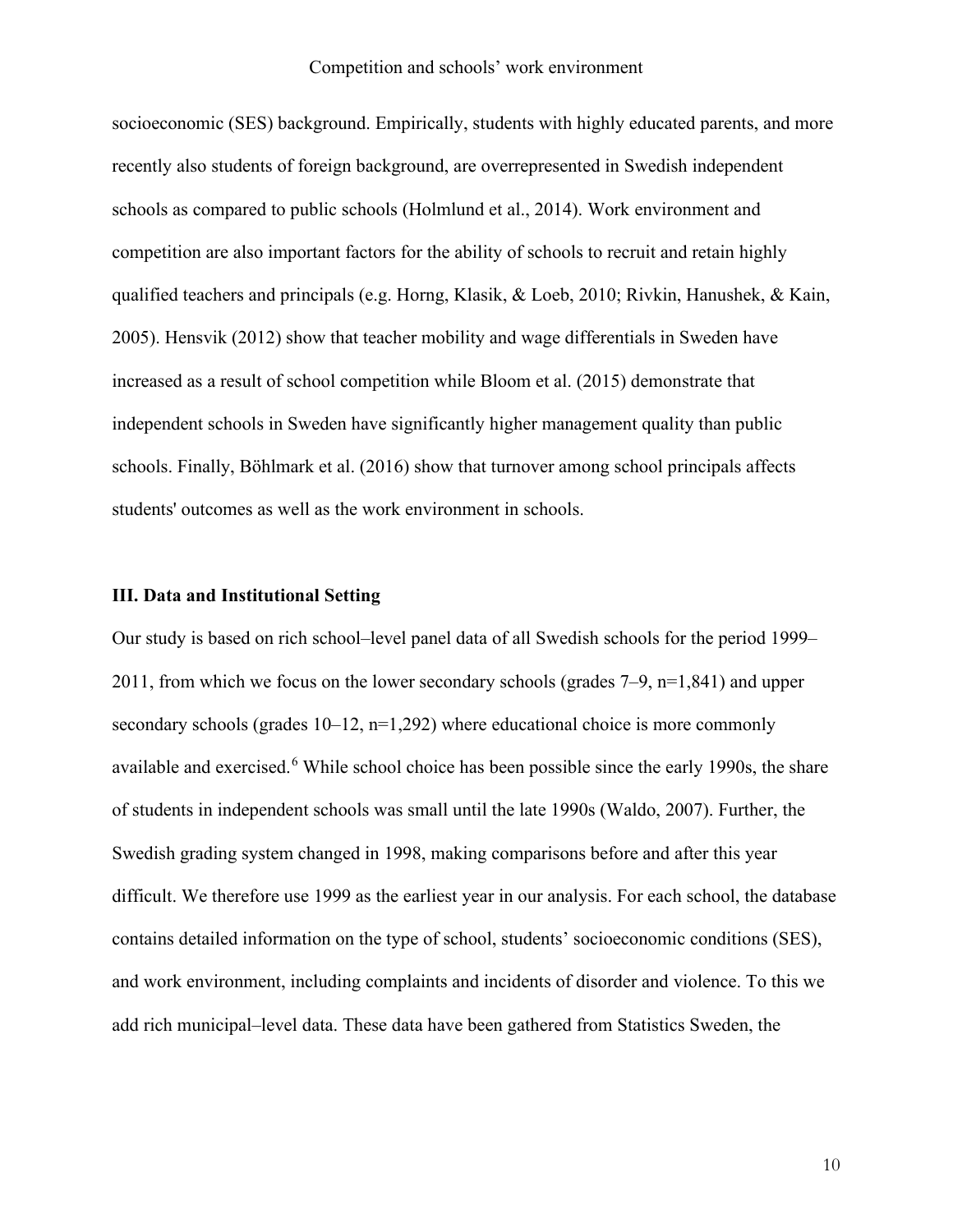Swedish National Agency for Education, the Swedish Schools Inspectorate and the Swedish Work Environment Authority.

#### *A. The Voucher Reform*

In 1992 Sweden introduced a voucher system that allows families to choose between public and independent (privately operated) schools. The vouchers cover all costs of education and co– payments by parents are not allowed – the voucher amount is set by the municipalities and reflect cost of the municipal schools (the amount thus varies between municipalities and can also change over time). All independent schools need to be approved by the government. While public schools were only able to offer the standard curriculum, independent schools could also offer extended curricula. Following the voucher reform, independent schools were initially most commonly operated by associations, foundations or companies which operated a single school. The number of independent schools were also very limited. By contrast, the period after 1999 was marked by a significant growth in schools run by corporate groups that simultaneously operate a large number of schools, as well as a growth in the number of schools, average school size, and the share of families choosing them. However, many municipalities still lacked independent schools in 2011. Private schools that directly charge tuition fees do no longer exist in Sweden – after the school voucher reform in 1992 all existing schools of this type applied for approval as independent schools and ceased charging tuition.

The types of independent schools that are established may be of major significance for the competitive pressure they exert on already existing schools [\(Akyol, 2016\)](#page-34-13). In this study we thus categorized schools into three types: (i) public schools, (ii) independent schools that are part of a corporate group, and (iii) independent schools that are not part of a corporate group.

11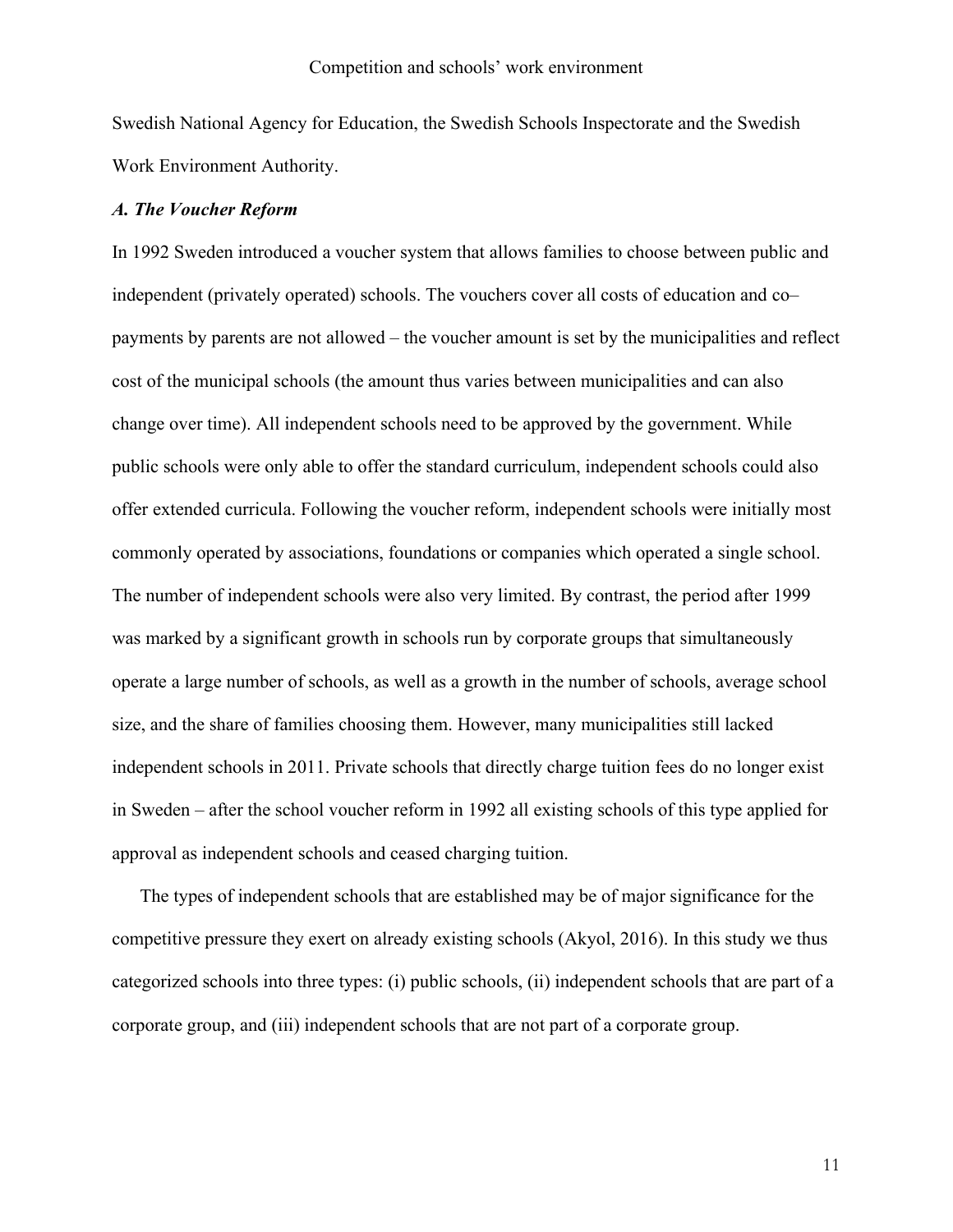Figure 1 shows the development of the number of schools (Y–axis) over time (X–axis), by educational level (Panel A–B), and type of school. Panel A of Figure 1 highlights the predominance of public rather than independent lower secondary schools. At the upper secondary school level (Panel B) the gap between the number of public and independent schools is smaller. In 2011, 15 % of students attended independent lower secondary schools and around 24% independent upper secondary schools.





*Notes*: In 2011, public schools constituted around 74% of all lower secondary schools, and 51% of all upper secondary schools; non–corporate schools constituted around 18% of all lower secondary schools and 15% of all upper secondary schools; corporate schools constituted approximately 8% of all lower secondary schools and 34% of all upper secondary schools.

## *B. Differences in Choice Between Lower and Upper secondary schools*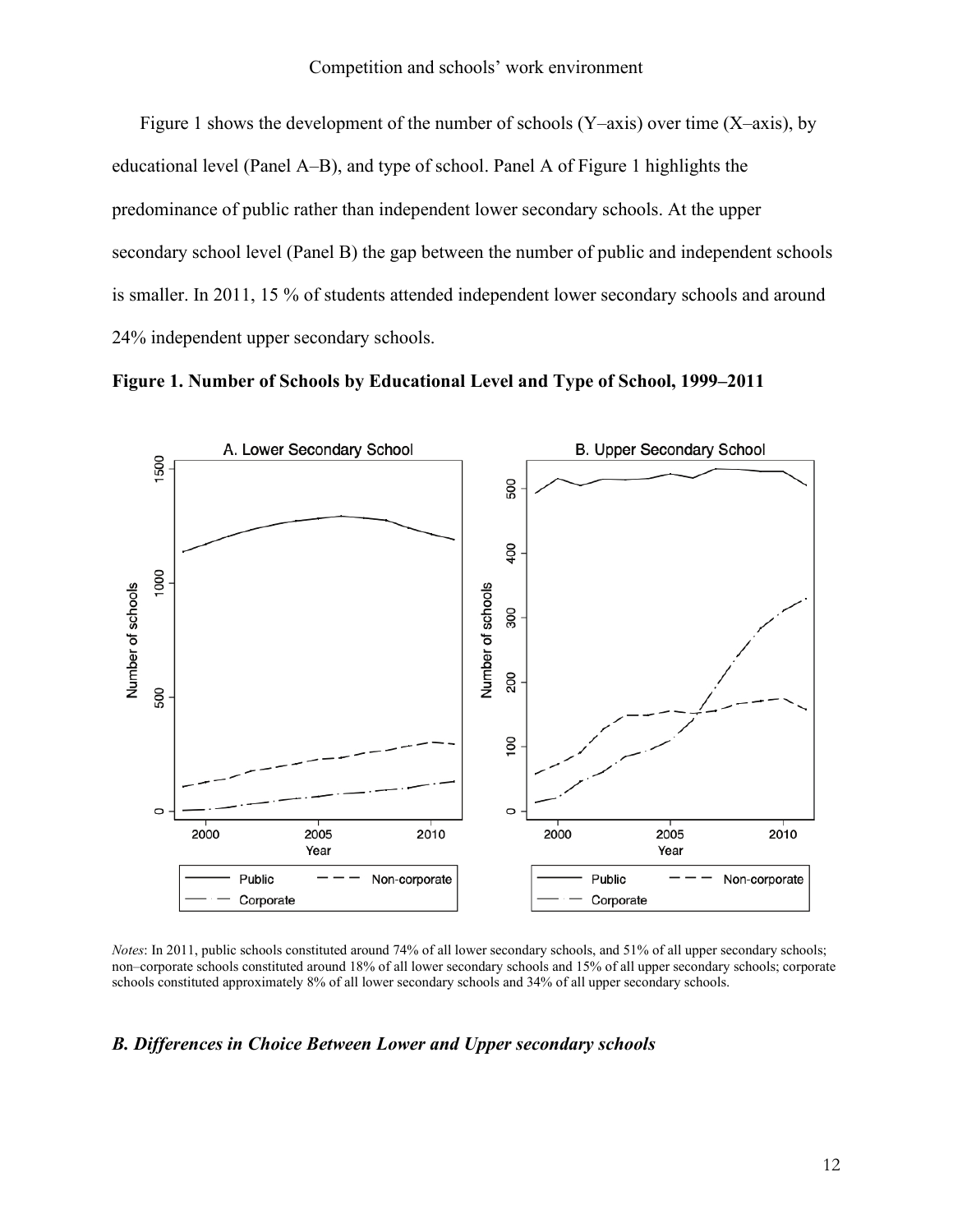The voucher reform affected both primary and lower secondary schools (grades K–9) and upper secondary schools (grades 10–12). A vital factor for potential and realized educational choice among students is that travel distance to school tends to increase with student age (Statistics Sweden  $2017$  $2017$ <sup>7</sup>. Previous research on school competition in Sweden has primarily studied the final grade in lower secondary schools, the  $9<sup>th</sup>$  grade. Although school choice is also possible at the primary school level (grades 1-3), it is less frequently exercised and the majority of students enroll in the most proximate school. In upper secondary schools, students have to actively apply, which means that student mobility – and hence the room for competition – is greater. The Swedish National Agency for Education has identified 94 local upper secondary school markets that connect the 290 municipalities that students commute across in order to attend their school of choice [\(Skolverket, 2011\)](#page-36-15). We aggregate our upper secondary school variables to the local school markets but keep municipality as the analysis level for lower secondary schools. As in many other countries, Swedish upper secondary schools are divided into vocational and academic programs that may cater to different student groups and that may also influence the work environment in different ways.<sup>[8](#page-39-7)</sup>

#### **IV. Variable Construction**

#### *A. Dependent Variables: School–Level Measures of Work Environment*

We study three dimensions of the work environment of schools: complaints, disorder, and violence. The first variable focuses on complaints made to the National Agency for Education (1999–2007) and the Schools Inspectorate (who took over the responsibility in 2008) by students and parents as a result of dissatisfaction with the school. The second variable comprises reported incidents of disorder to the Work Environment Authority. Each report of a complaint or incident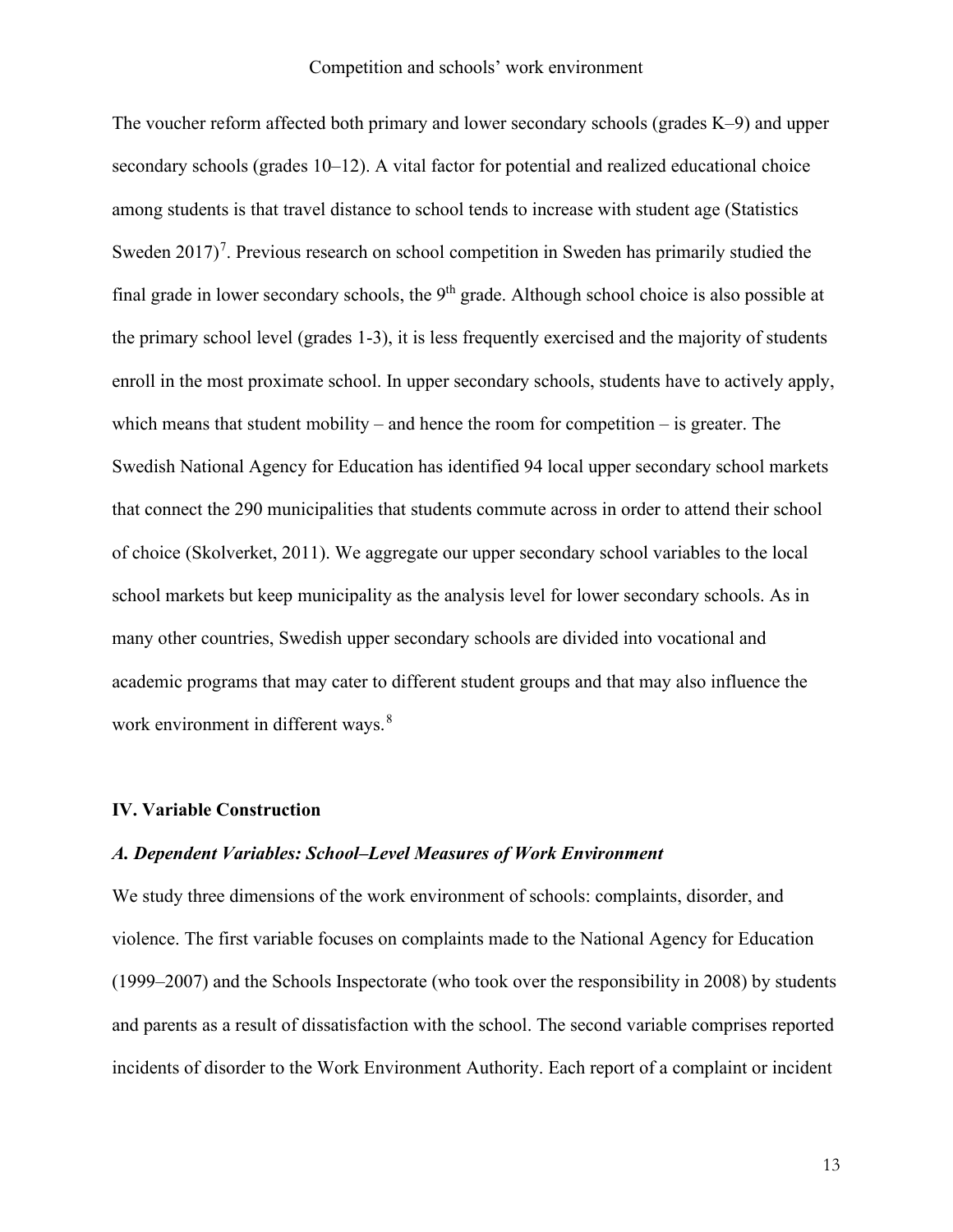of disorder, all of which included information about the year in which they had occurred and a short subject title about the nature of the complaint or incident, was matched to the school in which it had occurred using a manually controlled text algorithm.

The first outcome variable – *complaints* – measures the annual number of dissatisfaction complaints reported for each school to a national education agency, divided by the total number of students in the school in a given year. This variable follows Hirschman's focus on "negative voice with a formal orientation" [\(Hirschman, 1970, p. 16\)](#page-35-5). Dissatisfaction reports are mostly filed by parents but may also be filed by students and school staff.<sup>[9](#page-39-8)</sup> The Swedish National Agency for Education and the Swedish Schools Inspectorate are required to document all reports of dissatisfaction by parents, students or employees. While our data extraction does not allow for distinguishing type of complaints, the Swedish Schools Inspectorate report that besides complaints about bullying, the two most frequent types of complaint relate to 'denied requests for special support' and 'governance issues'. We identified a total of 9,963 complaints made between 1999 and 2011, of which 8,302 complaints had been made in relation to a total of 79% of all lower secondary schools, and 1,661 complaints had been made in relation to 41% of all upper secondary schools.

The second outcome variable – reported incidents of *disorder* – includes damage to school buildings, such as broken windows and graffiti, but also the students' use of firecrackers and pyrotechnics, and small fires. [10](#page-39-9) According to Swedish law, and in contrast to "complaints", incidents of disorder must be reported to the Swedish Work Environment Authority by school employees or other members of the organization when these occur or become known. We found a total of 7,799 incidents of disorder reported between 1999 and 2011, of which 5,917 incidents had been reported in relation to 57% of all lower secondary schools, while 1,882 incidents of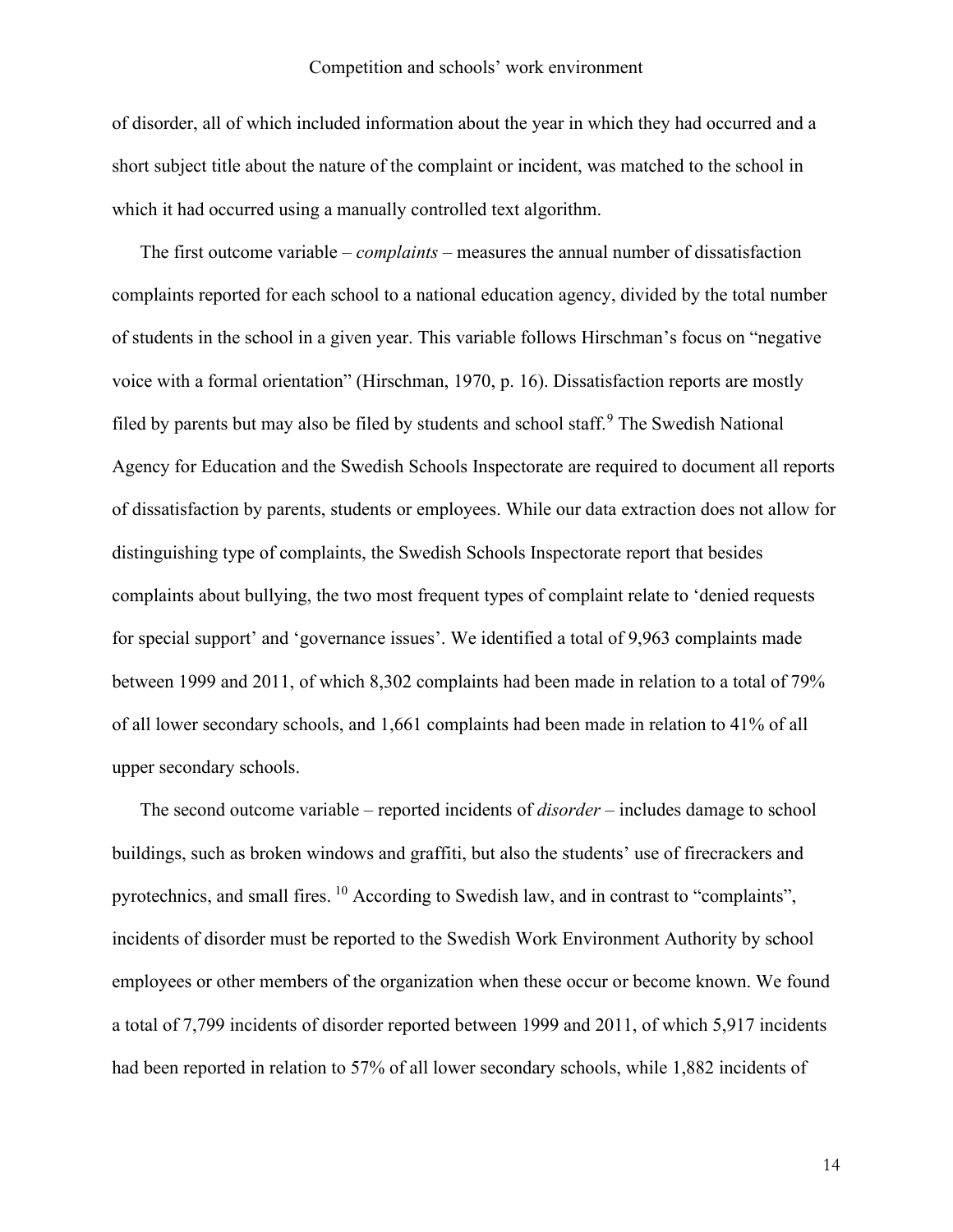disorder had been reported in relation to 29% of all upper secondary schools. Unlike data on complaints–which do not contain information on the type of complaint– the data on reported incidents of disorder can be broken down into separate categories based on detailed information in the case subject as provided by administrators when they archive the reports. This information has been used in the creation of the third outcome variable – reported incidents of *violence* – which comprises reports of disorder that were filed for reasons of violence, including fights, assaults, and threats) occurring between students and between students and teachers. In our analyses, we separate incidents of violence and disorder as distinct variables. However, we have also analyzed them together without this producing any major differences in the results. The data do not include serious acts of violence or crime, which are reported to law enforcement. As with complaints, both disorder and violence are scaled on the basis of the annual number of incidents for each school divided by the total number of students in each school multiplied by 100.

Table 1 below shows summary statistics all outcome variables. We note that, on average, lower secondary schools have worse work environment than upper secondary schools, as indicated by higher values of the level of complaints and violence but not disorder.

|                          | <b>Lower Secondary Schools</b><br>(Municipality [n=290]) |       |     | <b>Upper Secondary Schools</b><br>$(local school market [n=74])$ |       |       |     |       |
|--------------------------|----------------------------------------------------------|-------|-----|------------------------------------------------------------------|-------|-------|-----|-------|
| <b>Outcome variables</b> | Mean                                                     | S.D.  | Min | Max                                                              | Mean  | S.D.  | Min | Max   |
| Complaints               | 0.118                                                    | 0.333 |     | 9.831                                                            | 0.058 | 0.237 |     | 7.143 |
| Disorder                 | 0.020                                                    | 0.108 |     | 4.317                                                            | 0.035 | 0.237 |     | 7.143 |
| Violence                 | 0.028                                                    | 0.173 |     | 10.030                                                           | 0.009 | 0.065 |     | 2.273 |

**Table 1. Summary Statistics of Outcome Variables (pooled yearly, 1999–2011)**

## *B. Independent variables: School Competition*

Since prior studies on school competition tend to rely on either demand–side (share of students in independent schools) or supply–side (number of schools) measures of competition, without controlling for the other, we use three complementary measures of competition in the main analysis (Equations 1 below) which are in line with those used in previous research: 1) *school*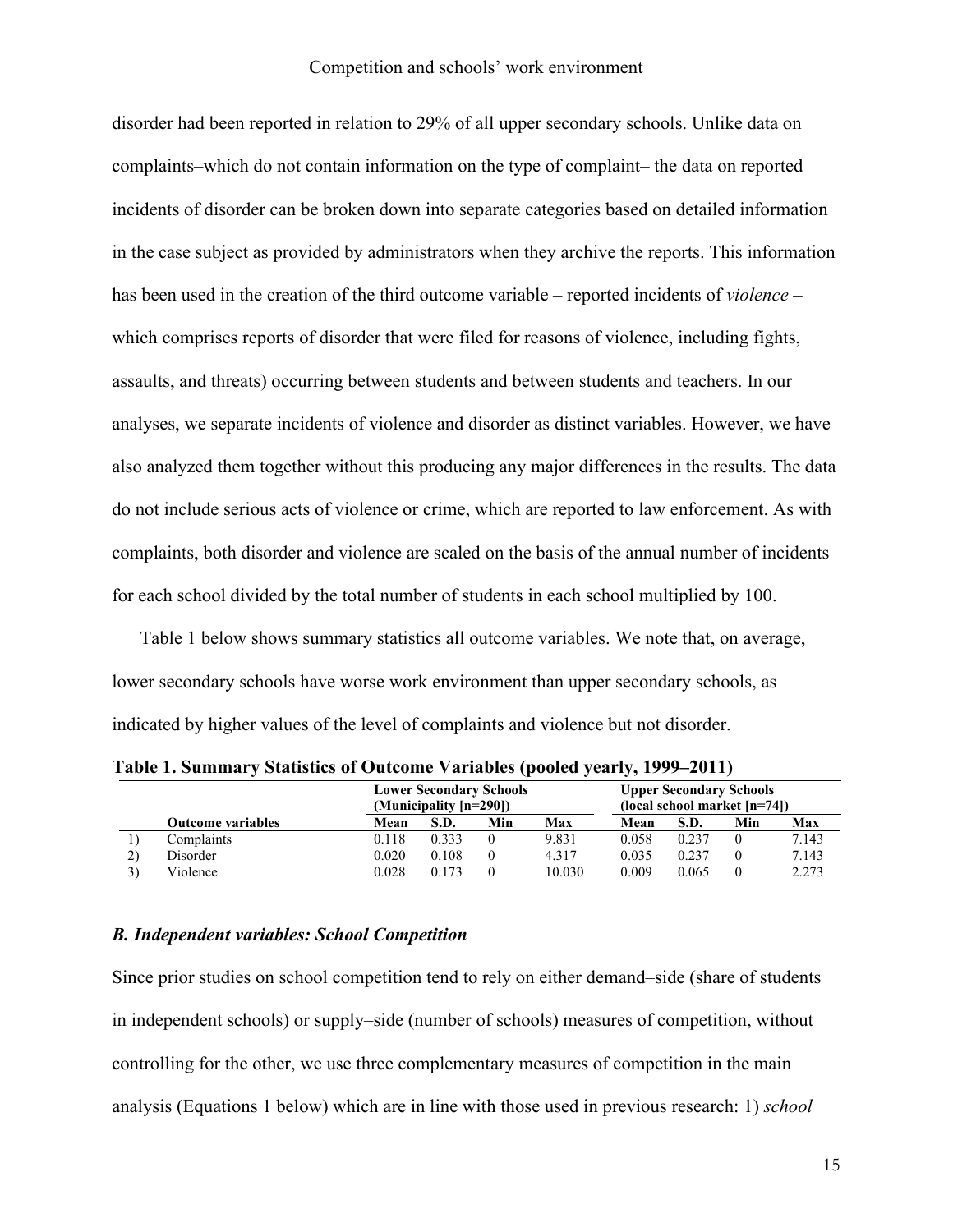*concentration (inverse Herfindahl)*, 2) *number of schools*, and 3) *the share of students in independent schools,* all computed at the municipal level. These measures account for the concentration of schools, the amount of choice available, and also the amount of choice made in a given municipality. All variables have been constructed so that higher values indicate higher levels of competition.<sup>[11](#page-39-10)</sup> In the second stage of the analysis we include our fourth competition variable represented by the treatment variable in Equation 2 below: *competition introduced*. Table 2 presents summary statistics for our key independent variables for competition. Lower secondary schools tend to have a lower share of independent school students but higher numbers of schools and a higher school concentration (inverse Herfindahl).

**Table 2. Key Variables of Competition (pooled yearly, 1999–2011)**

|                                           | Lower secondary schools |        |          |       | <b>Upper secondary schools</b> |        |          |       |
|-------------------------------------------|-------------------------|--------|----------|-------|--------------------------------|--------|----------|-------|
|                                           | Mean                    | S.D.   | Min      | Max   | Mean                           | S.D.   | Min      | Max   |
| School concentration (inverse Herfindahl) | 0.789                   | 0.228  | $\theta$ | 0.988 | 0.778                          | 0.225  | $\theta$ | 0.986 |
| Number of schools                         | 24.149                  | 33.502 |          | 133   | 27.707                         | 34.546 |          | 130   |
| Share of independent school students      | 0.105                   | 0.106  | $\theta$ | 0.568 | 0.153                          | 0.119  | $\theta$ | 0.490 |
| Competition introduced (treatment)        | 0.234                   | 0.424  | $\Omega$ |       | 0.180                          | 0.385  | $\theta$ |       |

## *C. Independent variables: Socioeconomic Conditions*

Research has suggested that the schools' work environment is influenced by students' socioeconomic conditions (SES) and characteristics of the neighborhood surrounding the school [\(Sandy & Duncan, 2010\)](#page-36-16). At the school level we therefore include variables capturing 1) *the share of students of foreign background*, and 2) *the share of students with highly educated parents*. The share of students of foreign background is measured as the annual share of students in a school who were born abroad or born in Sweden to two foreign–born parents. At the local level (municipality), we measure overall SES in terms of 3) *crime rate,* and 4) *average income* [\(Bowen & Bowen, 1999;](#page-34-1) [Stretesky & Hogan, 2005;](#page-36-4) [Welsh et al., 2000\)](#page-36-5).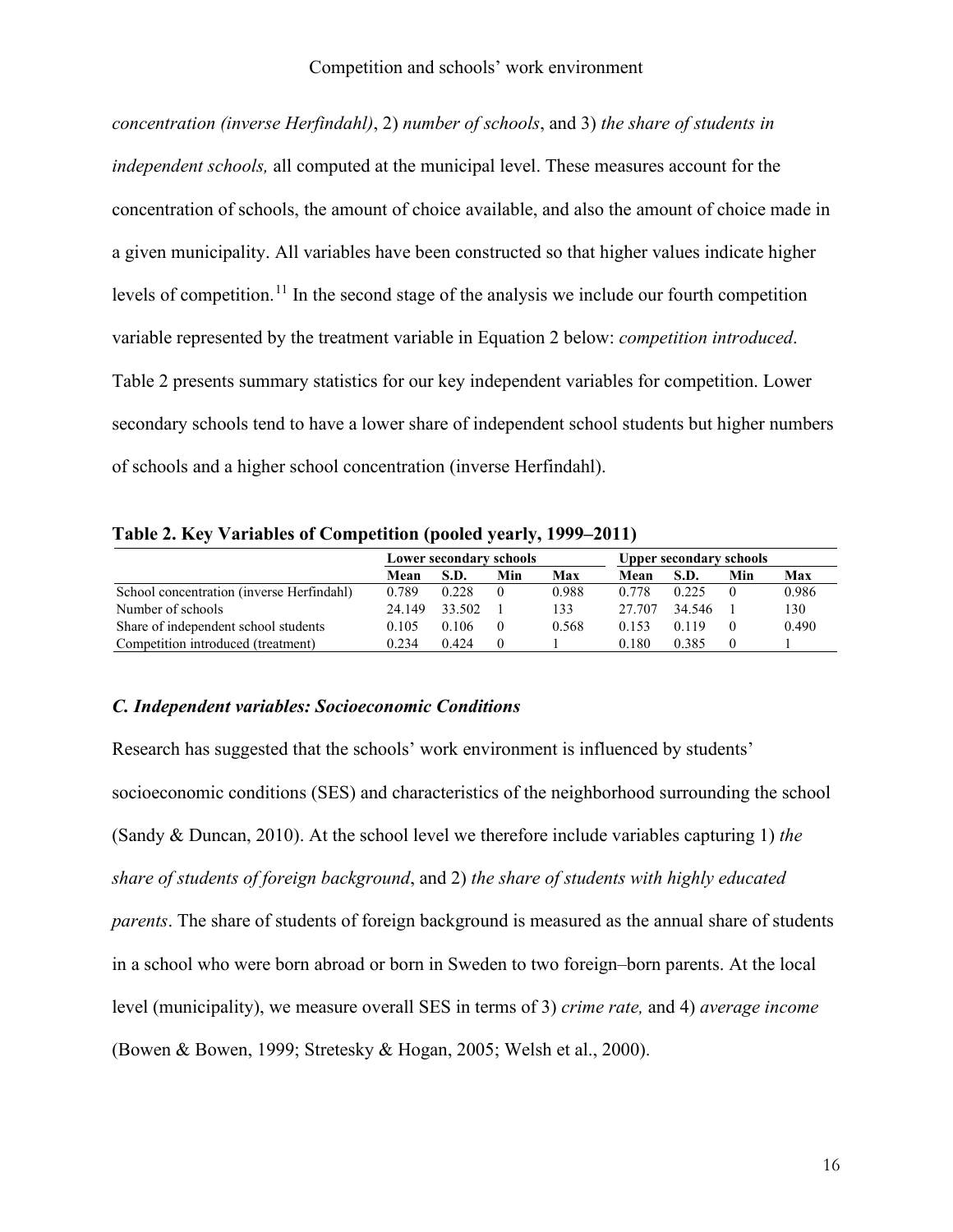We summarize the SES variables in Table 3. We note that the share of students of foreign background is higher among upper secondary schools than lower secondary schools. The share of students with highly educated parents is slightly higher among lower secondary schools, whereas municipal crime rates and mean income levels are similar for both educational levels.

**Table 3. Socioeconomic Conditions Variables (pooled yearly, 1999–2011)**

|                                                | <b>Lower Secondary School</b> |       |       | <b>Upper Secondary School</b> |       |       |       |       |
|------------------------------------------------|-------------------------------|-------|-------|-------------------------------|-------|-------|-------|-------|
|                                                | Mean                          | S.D.  | Min   | Max                           | Mean  | S.D.  | Min   | Max   |
| <b>School-level SES</b>                        |                               |       |       |                               |       |       |       |       |
| Share of students of foreign background        | 0.083                         | 0.117 |       | 0.970                         | 0.142 | 0.125 |       | 0.930 |
| Share of students with highly educated parents | 0.502                         | 0.151 | 0.090 |                               | 0.419 | 0.156 | - 0   | 0.920 |
| Region-level SES                               |                               |       |       |                               |       |       |       |       |
| Mean income (log)                              | 5.347                         | 0.166 | 4.930 | 6.090                         | 5.352 | 0.143 | 4.935 | 5.873 |
| Crime rate                                     | 0.129                         | 0.043 | 0     | 0.231                         | 0.138 | 0.041 | 0.042 | 0.230 |

## *D. Control Variables*

We include several school–level control variables: The time–invariant variable *type of school*  (measured as '0' if public school, '1', if non–corporate group independent, and '2' if corporate group independent), and several time–variant variables: *share of certified teachers*, *share of specially certified teachers*, *grade point average (GPA),* and *school size*. The type of school is important since independent school types, which we call *'non–corporate'* schools (one owner running a single school) or *'corporate'* schools (owners running multiple schools that are part of a corporate group), respectively (see Figure 1 above) have other expectations and aims than public schools. Corporate groups (most of them are public listed companies) are expected to meet demand by expanding and establish new schools [\(Vlachos, 2019\)](#page-36-12) and often seek to achieve economies of size [\(Palardy et al., 2015\)](#page-36-3). Schools that exclusively cater to an ethnic or religious group or are founded to provide continuing education in a village where the municipal school has closed are much less likely to expand and will therefore exert less competitive pressure on other schools [\(Lundgren & Lakomaa, 2017\)](#page-35-12). *School size* is included as an important control since there is a substantial variation depending on school type, and the average school size is both affected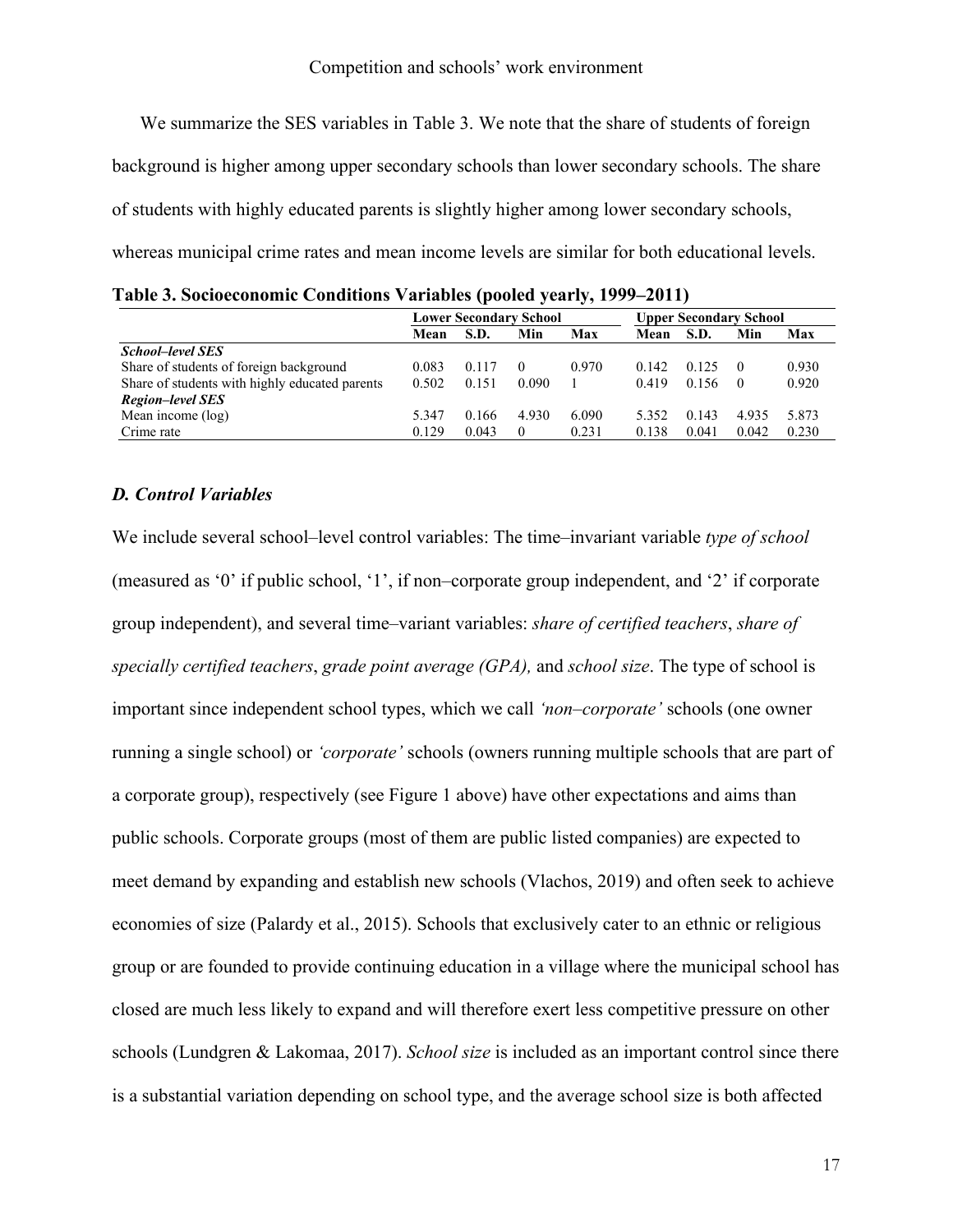by competition, and influences school disorder and quality (e.g. [Gottfredson & DiPietro, 2011;](#page-35-16) [Lee & Smith, 1997\)](#page-35-17). As argued in the research setting, a distinguishing factor for upper secondary schools is enhanced school choice of educational tracks, we therefore include a time– varying categorical variable coded as '0' if they only offer academic programs, '2' if they only offer vocational programs, and '1' if they offer a mix of both. For our difference–in–difference model (Equation 3 below), we include one additional time–variant municipal–level control: *municipal population (log)*.

## **V. Empirical Strategy – Panel Data Analysis**

We predict the work environment of schools as a function of (i) the level of school competition in the municipality, and (ii) school– and municipal–level SES characteristics, and we fit separate models for junior high and upper secondary schools. Our baseline model takes the form:

(1) 
$$
y_{it} = \beta_1
$$
 competition<sub>tr</sub> +  $\beta_2$  SES<sub>itr</sub> +  $X_{itr}\beta_3$  +  $\gamma_t$  +  $\psi_r$  +  $\varepsilon_{itr}$ 

where  $y_{it}$  represents our outcome variable, the work environment (three different measures, see details above) in school *i*, at year *t*.  $\beta_1$  is the effect of a vector of key competition measures,  $\beta_2$  is the effect of a vector of key SES measures, while  $X_{itr}$  represents a vector of time–varying school, and region (municipality or local school market,  $r$ ) control variables to be estimated;  $\gamma_t$  is a year fixed effect,  $\psi_r$  is a region (municipality or a local school market fixed effect)<sup>12</sup>, and  $\varepsilon_{it}$ is a random error term.

## **VI. Results: Panel Data Analysis**

We begin by analyzing the effects of competition, and then the effects of school and municipal SES, separately for lower secondary schools and upper secondary schools respectively. To ensure that the results are not affected by multicollinearity, separate analyses were conducted for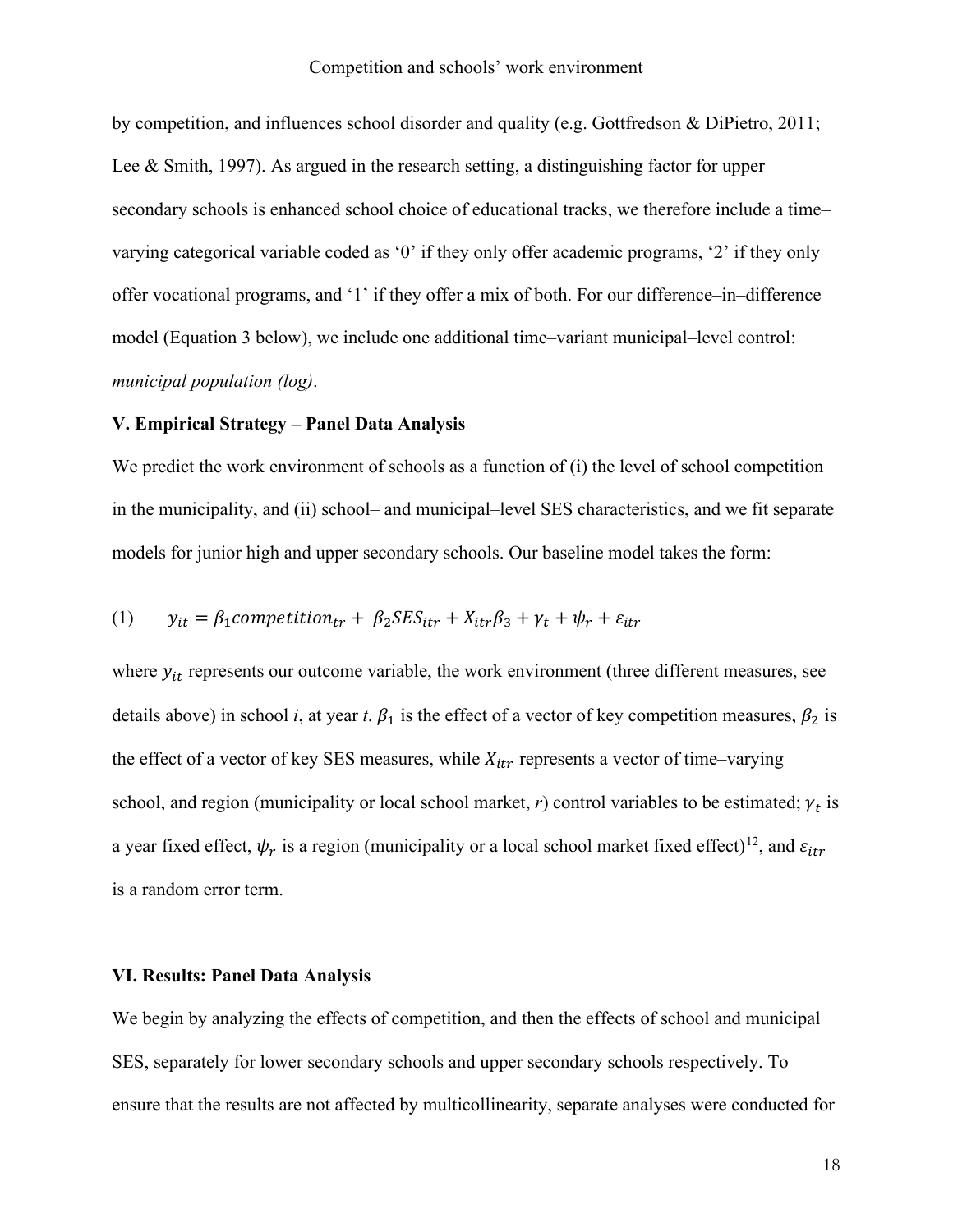each of the variables measuring competition, with no major differences (see Online Appendix, section 4).

#### *A. Main Results Lower Secondary Schools – Competition*

Table 5 below presents our results for work environment and quality in lower secondary schools. By examining Models 1–3 in Table 4, we see that the effects of our three measures of competition differ across our outcome variables for work environment. The level of school concentration (inverse Herfindahl) for lower secondary schools has a weak negative association with complaints ( $\beta$ :–0.159, p<0.10). In contrast, the number of lower secondary schools among which students in a municipality can choose is positively related to the level of complaints for a focal school (β:0.002, *p*<0.05). Our third measure of competition, which captures the amount of choice made by lower secondary school students in a municipality ('Share of independent school students'), is positively related to violence (β:0.128, *p*<0.05), but is not systematically related to complaints and disorder. Hence, the specific choice of competition measure has a non–negligible effect on the results obtained. We will return to this in the discussion section.

## *B. Main Results Lower Secondary Schools – Socioeconomic Conditions*

We now turn to examine the variables measuring socioeconomic conditions in schools and their neighborhoods in Table 4. We see from Table 4 that the share of students of foreign background in a lower secondary school is negatively associated with the level of complaints ( $\beta$ :–0.167, *p*<0.01), but positively associated with school disorder (β:0.055, *p*<0.001) and violence (β:0.159 *p*<0.001). On the one hand, this provides an affirmation for previous research that has argued that parental SES serves as a proxy for 'school engagement', affecting both achievement and behavior among students [\(Domina, 2005;](#page-34-6) [Hill et al., 2004\)](#page-35-9). On the other hand, the share of students with highly educated parents is only associated with complaints  $(\beta$ :–0.133,  $p$ <0.01).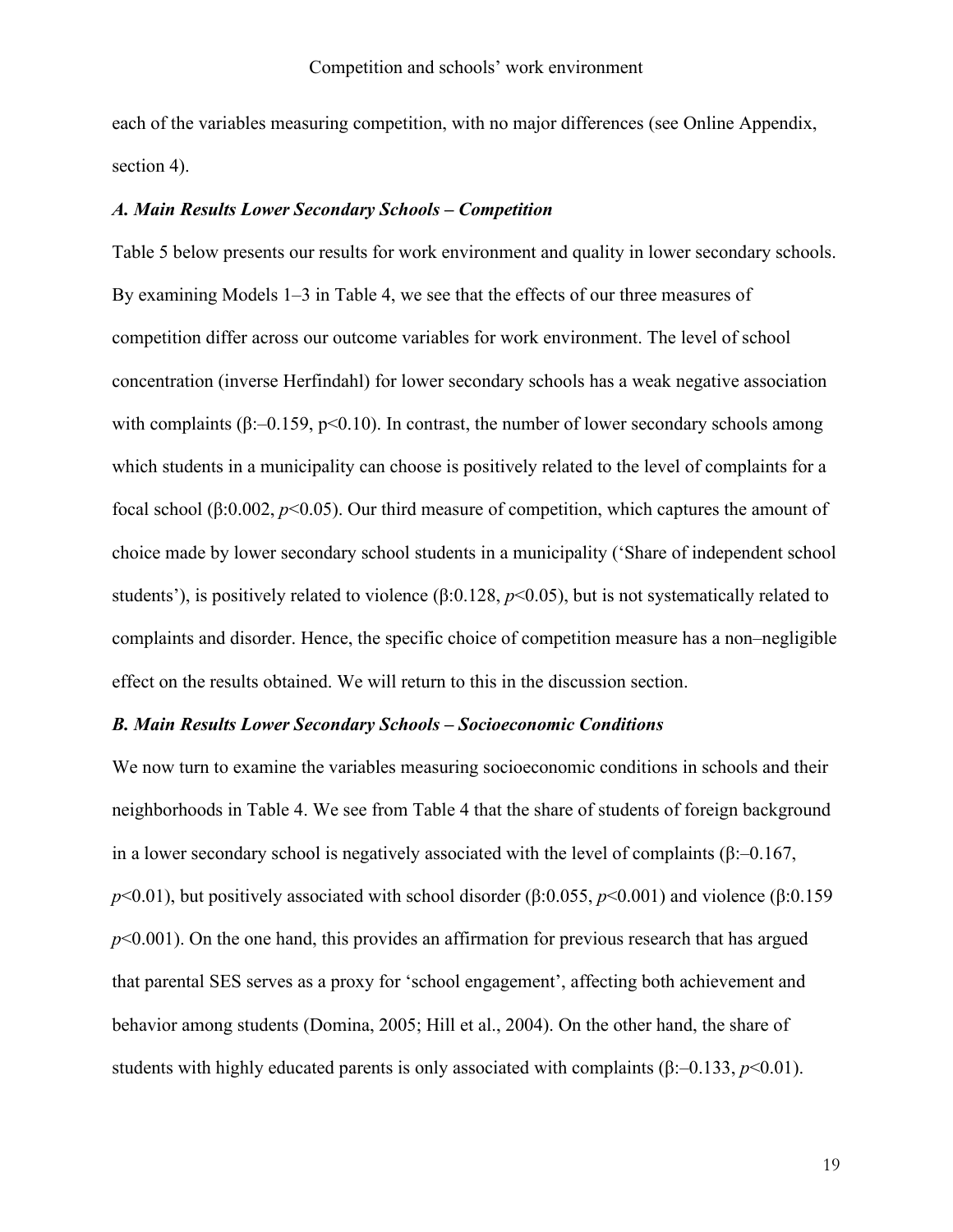At the municipal level, Table 4 shows that crime rate is positively associated with school complaints are  $(\beta: 0.763, p<0.05)$ . Interestingly, neither crime rate nor the mean income in the municipality are significantly associated with school disorder and violence.<sup>[13](#page-39-12)</sup> These results raise questions about previous research that has highlighted SES conditions at the regional level as the primary drivers of an adverse work environment in schools.

|                                                | (1)                        | (2)        | (3)             |
|------------------------------------------------|----------------------------|------------|-----------------|
|                                                | <b>Complaints Disorder</b> |            | <b>Violence</b> |
| <b>School competition</b>                      |                            |            |                 |
| School concentration (inverse Herfindahl)      | $-0.159+$                  | $-0.021$   | 0.004           |
|                                                | (0.096)                    | (0.033)    | (0.050)         |
| Number of schools                              | $0.002*$                   | 0.000      | $-0.000$        |
|                                                | (0.001)                    | (0.000)    | (0.000)         |
| Share of independent school students           | 0.004                      | 0.015      | $0.128*$        |
|                                                | (0.095)                    | (0.033)    | (0.051)         |
| <b>School SES</b>                              |                            |            |                 |
| Share of students of foreign background        | $-0.167**$                 | $0.055***$ | $0.159***$      |
|                                                | (0.055)                    | (0.015)    | (0.025)         |
| Share of students with highly educated parents | $-0.133**$                 | $-0.011$   | $-0.028$        |
|                                                | (0.051)                    | (0.015)    | (0.024)         |
| <b>Municipality SES</b>                        |                            |            |                 |
| Mean income (log)                              | 0.028                      | 0.061      | $-0.136$        |
|                                                | (0.241)                    | (0.084)    | (0.130)         |
| Crime rate                                     | $0.763*$                   | 0.048      | $-0.145$        |
|                                                | (0.309)                    | (0.111)    | (0.169)         |
| <b>Control variables</b>                       |                            |            |                 |
| Type of school $(0=Public)$                    |                            |            |                 |
| Non-corporate $(=1)$                           | $-0.009$                   | $-0.011+$  | $-0.026*$       |
|                                                | (0.026)                    | (0.006)    | (0.010)         |
| Corporate $(=2)$                               | $-0.025$                   | $-0.012+$  | $-0.023*$       |
|                                                | (0.027)                    | (0.007)    | (0.011)         |
| Share certified teachers                       | $-0.195***$                | 0.004      | 0.014           |
|                                                | (0.043)                    | (0.013)    | (0.021)         |
| Share spec. certified teachers                 | $0.317**$                  | 0.001      | $-0.012$        |
|                                                | (0.116)                    | (0.035)    | (0.056)         |
| GPA (log)                                      | $-0.137*$                  | $-0.011$   | $-0.004$        |
|                                                | (0.057)                    | (0.018)    | (0.029)         |
| School size (log)                              | $-0.118***$                | $-0.004$   | $-0.010+$       |
|                                                | (0.014)                    | (0.004)    | (0.006)         |
| Constant                                       | 1.671                      | $-0.213$   | 0.800           |
|                                                | (1.318)                    | (0.458)    | (0.706)         |
| Observations                                   | 10,153                     | 10,153     | 10,153          |

**Table 4. Regressions of Lower Secondary Schools' Work Environment, 1999–2011**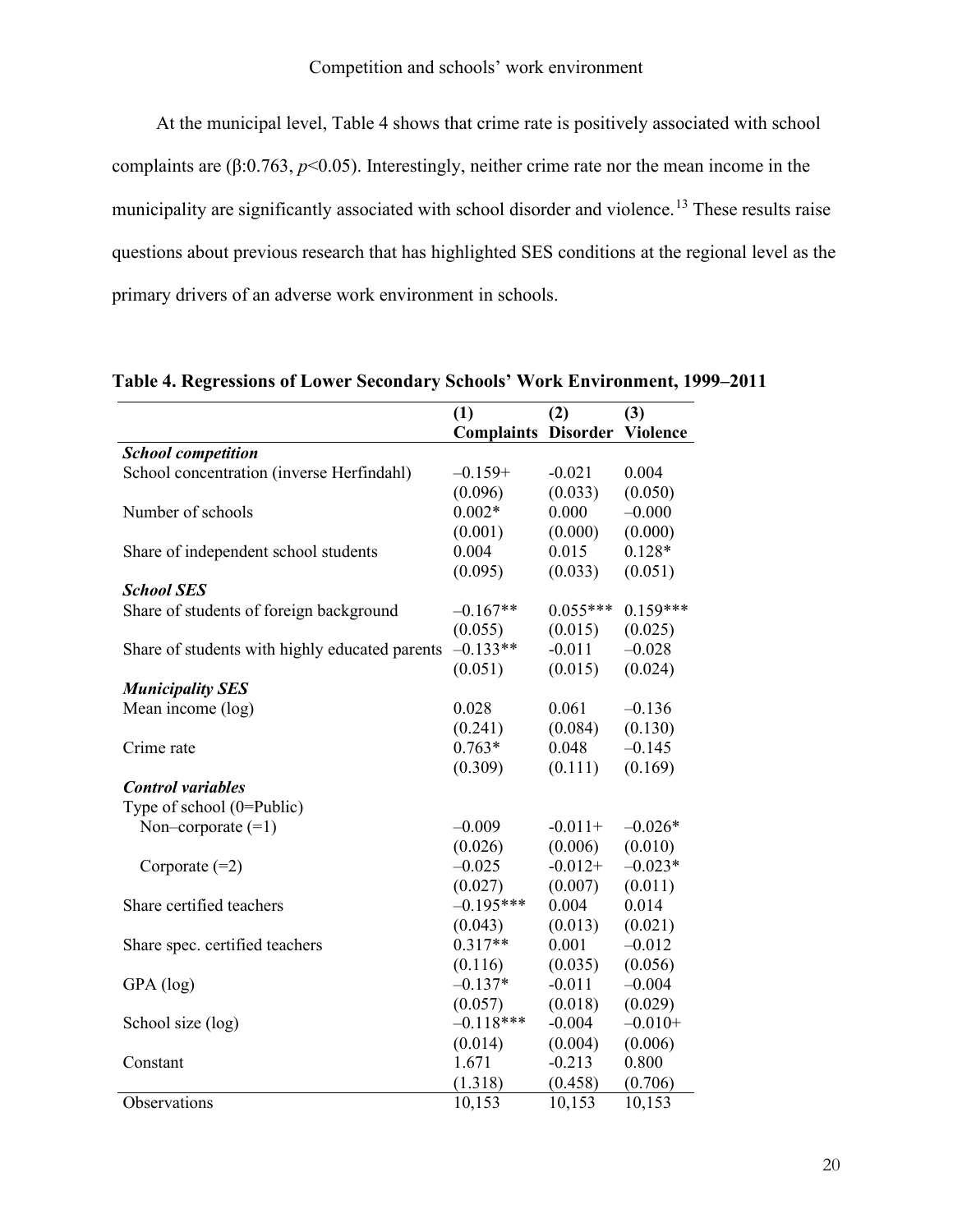| Number of municipalities | 262        | 262        | 262        |
|--------------------------|------------|------------|------------|
| Number of schools        | 1,305      | 1,305      | 1,305      |
| Year dummies             | <b>YES</b> | <b>YES</b> | <b>YES</b> |
| School FE                | NO.        | NO.        | NO.        |
| Municipality FE          | <b>YES</b> | <b>YES</b> | <b>YES</b> |
| $-2LL$                   | $-2417$    | 8506       | 4107       |
| Within R-square          | 0.066      | 0.008      | 0.021      |
| Between R-square         | 0.195      | 0.197      | 0.201      |
| Overall R-square         | 0.101      | 0.051      | 0.096      |

*Notes*: Estimates based on equation 1. Results are therefore based on multi–level OLS models in which our outcome variables occur at the school level l (level 1) but schools are nested in municipalities (level 2). These models use municipality fixed effects. Standard errors (in parentheses) are clustered at the municipal level in all models. \*\*\*  $p \le 0.001$ , \*\*  $p \le 0.01$ , \*  $p \le 0.05$ , +  $p \le 0.10$ .

#### *C. Main results upper secondary schools – competition*

Table 5 below presents our results for upper secondary schools with similar specifications as in the analyses for lower secondary schools except for the local context being captured on the level of local school markets (LSM) rather than municipalities to account for commuting patterns among high school students. We also add controls for schools' differences in educational tracks. While the relationship between competition and the schools' work environment was mixed at the lower secondary school level (Table 4), results in Table 5 indicate that competition is associated with an improved work environment in upper secondary schools: School competition, measured by school concentration (inverse Herfindahl) and share of independent school students, is negatively associated with complaints in Model 1 (β:–0.188, *p*<0.01, β:–0.188, p<0.05, respectively) and availability of choice (number of schools) is negatively associated with reported incidents of disorder (β:–0.001, *p*<0.10). In contrast to lower secondary schools, none of the competition measures show any relationship with upper secondary school violence.<sup>[14](#page-39-13)</sup>

## *D. Main results upper secondary schools – socioeconomic conditions*

Turning to the variables measuring school socioeconomic conditions in upper secondary schools in Table 5, we see that in sharp contrast to the analysis of lower secondary schools, in upper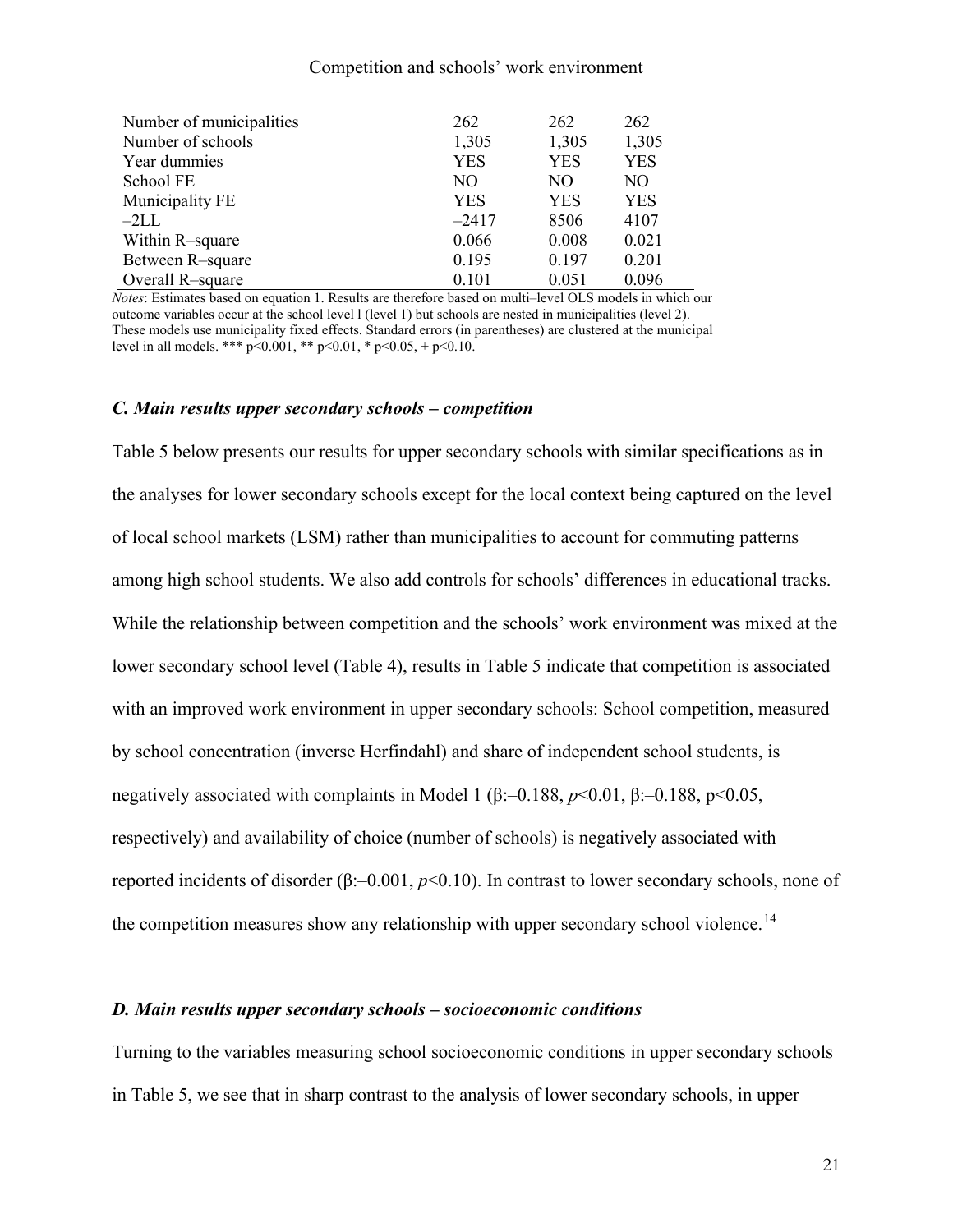secondary schools there is no relationship between share of students of foreign background and school work environment.

|                                                | (1)<br>Complaints | (2)        | (3)<br>Disorder Violence |
|------------------------------------------------|-------------------|------------|--------------------------|
| <b>School competition</b>                      |                   |            |                          |
| School concentration (inverse Herfindahl)      | $-0.188**$        | 0.089      | 0.003                    |
|                                                | (0.064)           | (0.068)    | (0.017)                  |
| Number of schools                              | 0.000             | $-0.001+$  | $-0.000$                 |
|                                                | (0.001)           | (0.001)    | (0.000)                  |
| Share of independent school students           | $-0.188*$         | $-0.107$   | $-0.011$                 |
|                                                | (0.085)           | (0.091)    | (0.023)                  |
| <b>School SES</b>                              |                   |            |                          |
| Share of students of foreign background        | 0.013             | $-0.075$   | 0.003                    |
|                                                | (0.036)           | (0.047)    | (0.010)                  |
| Share of students with highly educated parents | $-0.070+$         | $-0.034$   | $-0.002$                 |
|                                                | (0.038)           | (0.048)    | (0.011)                  |
| <b>Local school market SES</b>                 |                   |            |                          |
| Mean income (log)                              | 0.244             | $-0.451$   | $-0.101$                 |
|                                                | (0.284)           | (0.303)    | (0.078)                  |
| Crime rate                                     | $-0.199$          | $0.937*$   | 0.133                    |
|                                                | (0.363)           | (0.382)    | (0.099)                  |
| <b>Control</b> variables                       |                   |            |                          |
| Type of school (0=Public)                      |                   |            |                          |
| Non-corporate $(=1)$                           | 0.022             | $-0.035+$  | $-0.005$                 |
|                                                | (0.014)           | (0.018)    | (0.004)                  |
| Corporate $(=2)$                               | $-0.001$          | $-0.011$   | 0.001                    |
|                                                | (0.013)           | (0.017)    | (0.004)                  |
| Share certified teachers                       | $-0.057*$         | 0.047      | $-0.002$                 |
|                                                | (0.026)           | (0.031)    | (0.007)                  |
| Share spec. certified teachers                 | 0.015             | 0.092      | $-0.010$                 |
|                                                | (0.112)           | (0.129)    | (0.031)                  |
| GPA (log)                                      | 0.051             | 0.014      | $-0.016$                 |
|                                                | (0.044)           | (0.051)    | (0.012)                  |
| School size (log)                              | $-0.030***$       | $-0.012$   | 0.001                    |
|                                                | (0.005)           | (0.007)    | (0.002)                  |
| School educational track (0=Academic)          |                   |            |                          |
| Mixed $(=1)$                                   | $0.025*$          | $-0.002$   | 0.001                    |
|                                                | (0.012)           | (0.014)    | (0.003)                  |
| Vocational $(=2)$                              | 0.004             | 0.016      | $-0.001$                 |
|                                                | (0.013)           | (0.015)    | (0.004)                  |
| Constant                                       | $-0.934$          | 2.256      | 0.562                    |
|                                                | (1.504)           | (1.605)    | (0.412)                  |
| Observations                                   | 6,376             | 6,376      | 6,376                    |
| Number of Local School Markets                 | 94                | 94         | 94                       |
| Number of schools                              | 849               | 849        | 849                      |
| Year dummies                                   | <b>YES</b>        | <b>YES</b> | <b>YES</b>               |
| School FE                                      | NO                | NO.        | NO                       |
| Local School Market FE                         | <b>YES</b>        | <b>YES</b> | <b>YES</b>               |
| $-2LL$                                         | 362.5             | $-125.3$   | 8606                     |

**Table 5. Regressions of Upper Secondary Schools' Work Environment, 1999–2011**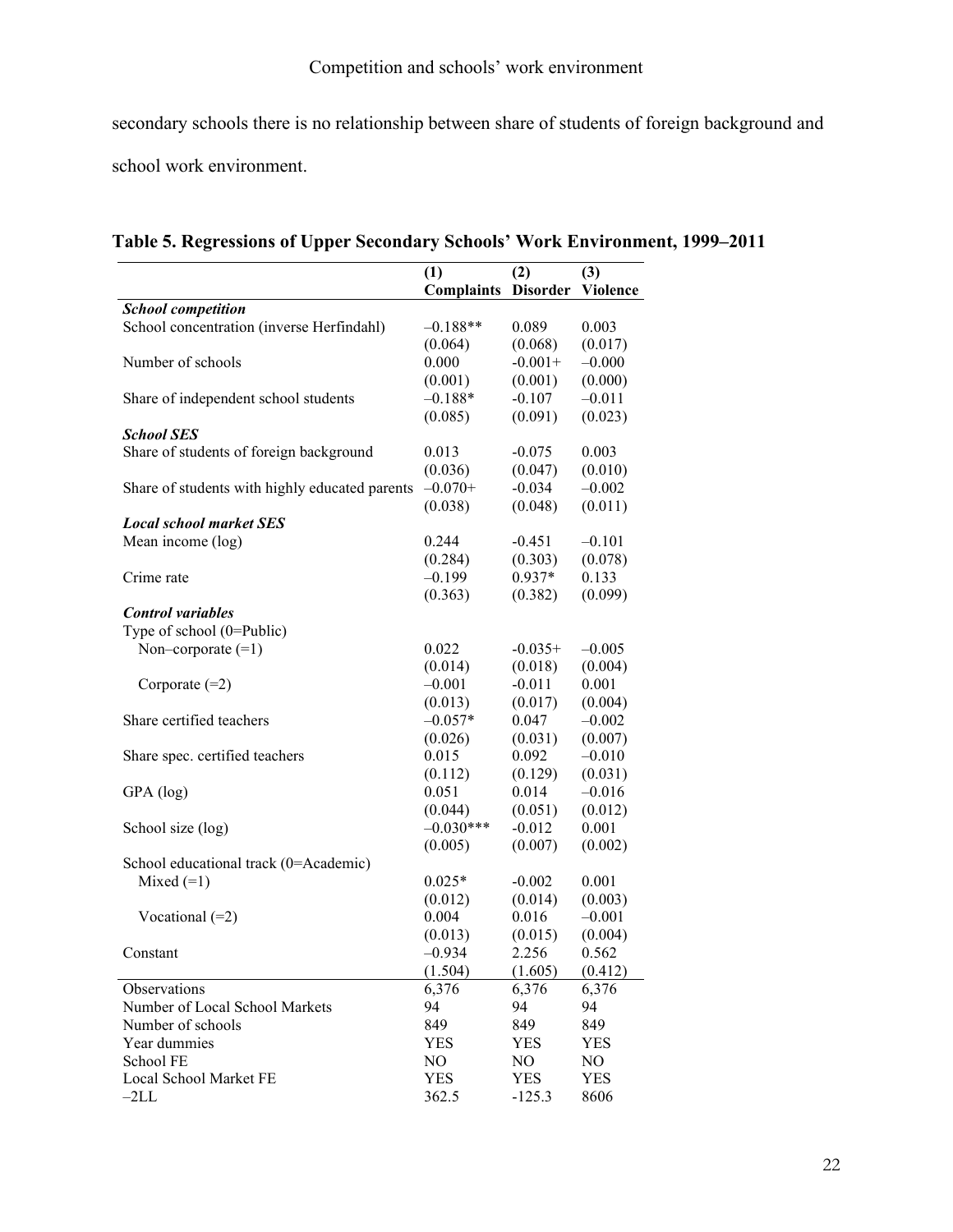| Within R-square  | 0.026 | 0.018 | 0.008 |
|------------------|-------|-------|-------|
| Between R-square | 0.136 | 0.124 | 0.118 |
| Overall R-square | 0.057 | 0.104 | 0.054 |

*Notes*: Estimates based on equation 1. Results are based on multi–level OLS models in which our outcome variables occur at the school level l (level 1) but schools are nested in local school markets (level 2). These models use local school market fixed effects. Standard errors (in parentheses) are clustered at the local school market level in all models. \*\*\*  $p<0.001$ , \*\*  $p<0.01$ , \*  $p<0.05$ , +  $p<0.10$ .

Socioeconomic conditions at the local school market level, in terms of mean income and crime rate in Table 5, show no association with upper secondary school level complaints (whereas crime rate was positively associated with complaints at the lower secondary school level). Contrary to the analysis of lower secondary schools, we now find results that are consistent with previous research that has argued for the influence of regional context on behavior in schools, given that the crime rate is positively associated with disorder in upper secondary schools (β:0.937, *p*<0.05).

Taken together, these findings show that the effects of both school competition and SES conditions in schools and regions differ starkly between analyses of the work environment in upper secondary schools and lower secondary schools, respectively. One possible explanation is that lower secondary schools are presumably more strongly attached to their local catchment area. Around 32 percent of upper secondary school students commuted to schools in another municipality in 2011 [\(Skolverket, 2011\)](#page-36-15), as against only 5 percent of lower secondary school students in 2016 (Statistics Sweden). We further evaluate this in the 'robustness tests' section below, where we find similar effects for alternative model specifications.

In conclusion, the results show that our competition measures have mixed effects on the work environment in lower secondary schools but are associated with a better work environment in upper secondary schools. Also, school SES exhibits a stronger influence on disorder and violence in lower secondary schools, while municipality SES exhibits a stronger influence on disorder and violence in upper secondary schools. This provides some support for previous

23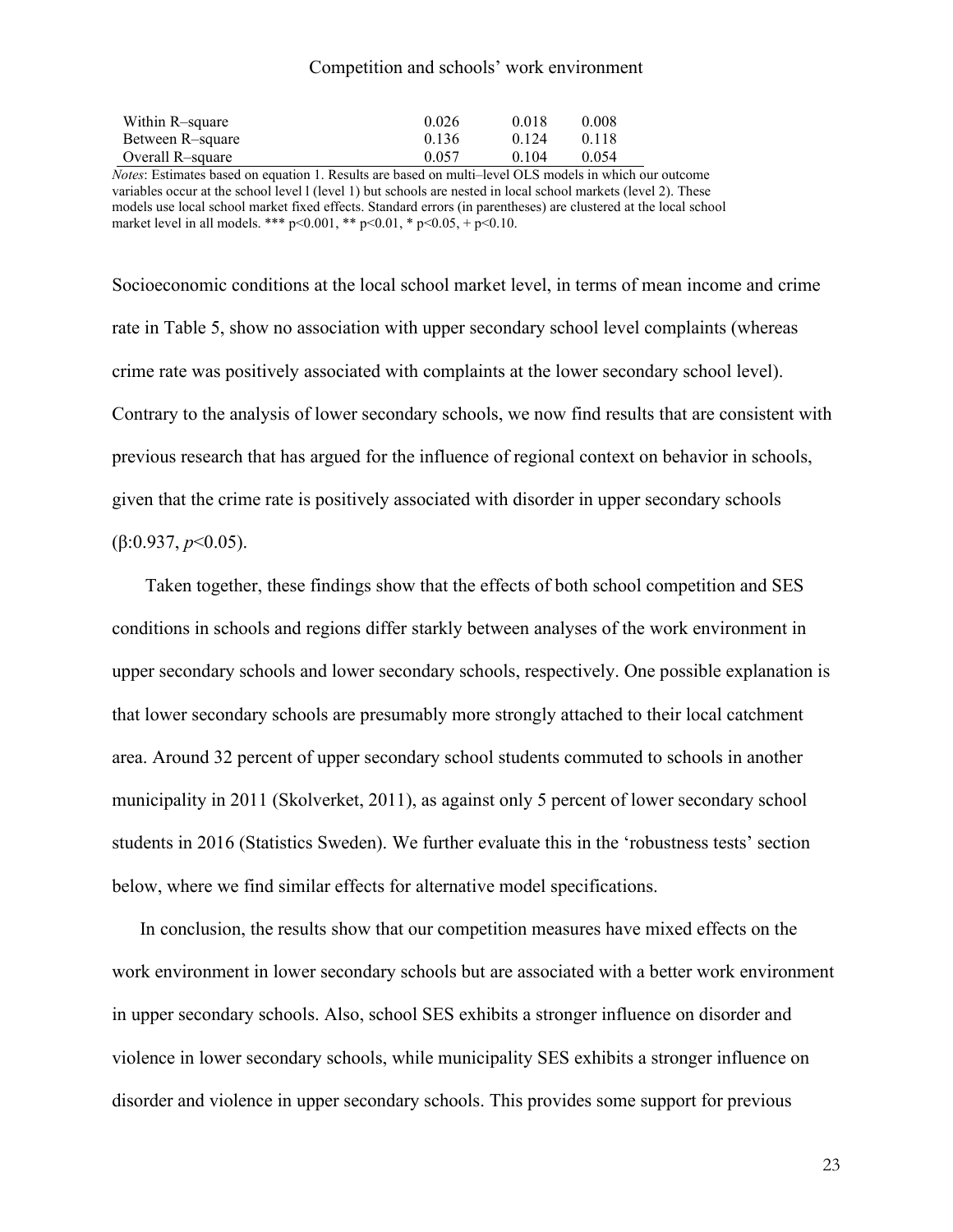research on the importance of school composition and neighborhood, with the caveat that SES characteristics varies depending on educational level, and thus potentially also on the degree of competition and choice.

#### **VII. Empirical Strategy – Difference–in–Difference Analysis**

As causal test of the association between competition and schools' working environment indicated by the panel daa analysis, we apply a generalized difference-in-difference model where we compare schools in municipalities that introduced competition at varying time points between 1999 and  $2011^{15}$  $2011^{15}$  $2011^{15}$ , with schools in municipalities that never introduced competition:

(2) 
$$
y_{it} = \alpha + \beta_1
$$
post treatment<sub>it</sub> +  $X_{itm}\beta_2 + \gamma_t + \delta_i + \varepsilon_{it}$ 

Equation 2 is similar to Equation 1 with the exception that  $\delta_i$  is a school fixed effect, and  $\beta_1$  is a dummy variable taking the value 1 for all years in the post–treatment period for schools in municipalities that introduced competition, which here constitutes our key explanatory variable for competition and our difference–in–difference (DID) measure. We have a staggered treatment, meaning that the treatment occurs at different years for different municipalities between 1999– 2011. We thus fit a generalized DID model which exploit the variation between schools in municipalities without competition, i.e., municipalities having 1 public school (our control group) and compare these to schools in municipalities that introduce competition, i.e., moves from 1 public school to introduce at least 1 independent school, which constitute our treatment group. In practical terms this means our sample constitutes schools in smaller municipalities. The two municipality types are presented in Table 6 below as 'category 1' and 'category 2', together with counts of the number of schools and municipalities. Schools established during or after the treatment year are removed since we are interested in the one public school affected by the treatment, which is represented by the count in parenthesis. Unfortunately, only 7 municipalities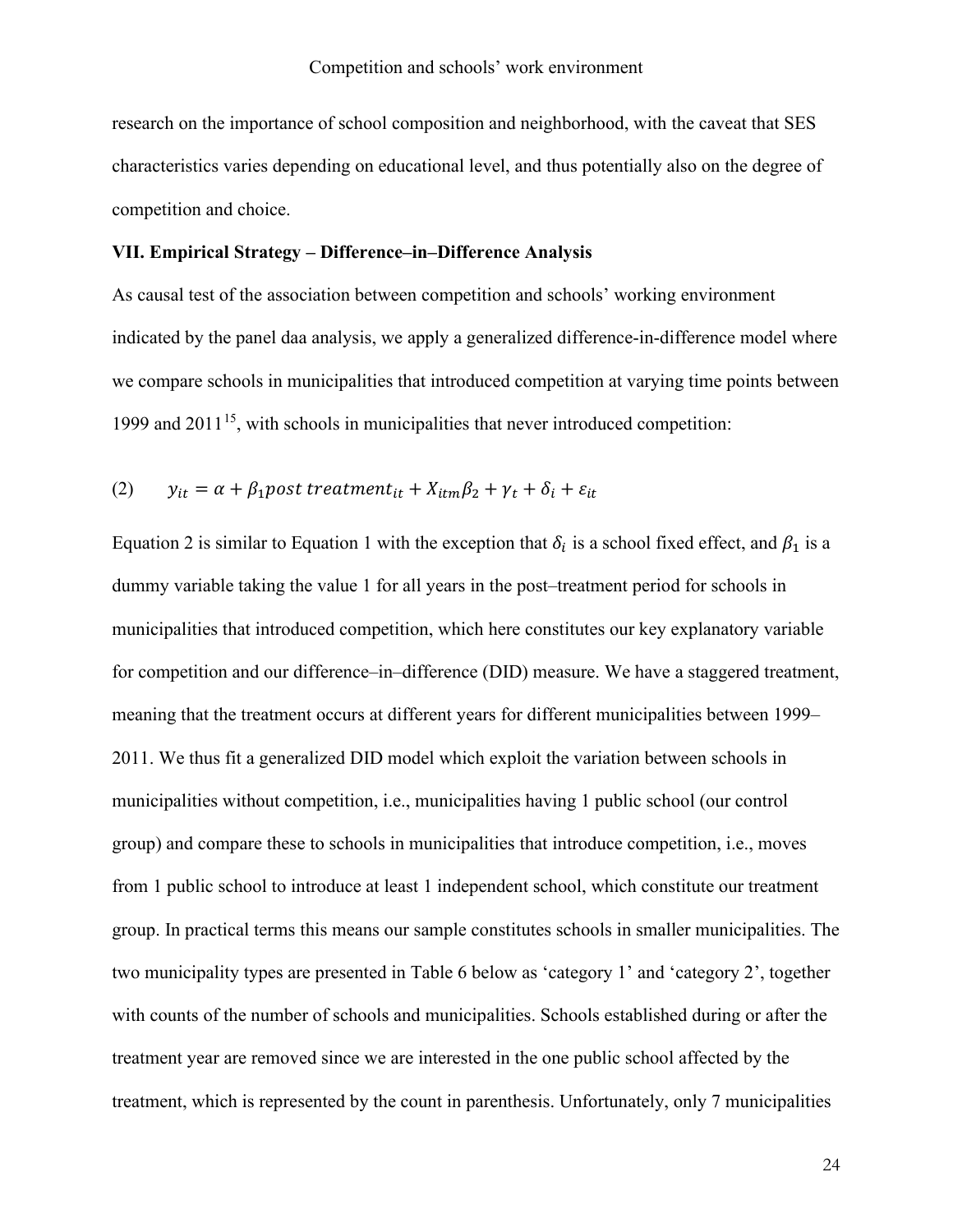introduced competition among lower secondary schools during our observation period, and we therefore restrict our study to the 27 municipalities that introduced competition among upper secondary schools where there is potentially sufficient variation between treatment (introduction of competition) and control (no competition) groups among municipalities. We tried several alternative definitions in order to increase number of observations in the treatment groups, such as municipalities whose number of public schools increased before introducing competition, or municipalities where non–corporate independent schools appeared before any corporate schools. All these versions of the treatment are problematic due to lack of exogeneity on behalf of the schools involved, as well as unsupported parallel trends assumptions.

**Table 6. Number of Schools and Municipalities per Type of Municipality**

|                                  | <b>Upper Secondary Schools</b> |                               | <b>Lower Secondary Schools</b> |                       |  |
|----------------------------------|--------------------------------|-------------------------------|--------------------------------|-----------------------|--|
| <b>Municipality category</b>     | <b>Schools</b>                 | <b>Municipalities Schools</b> |                                | <b>Municipalities</b> |  |
| 1) No competition                | 152 (145)                      | 143                           | 43                             | 43                    |  |
| 2) Introduction competition      | 369 (172)                      | 27                            | 16                             |                       |  |
| 3) Two or more public schools 64 |                                | 79                            | 897                            | 179                   |  |
| 4) Competition always            | 617                            | 38                            | 1.151                          | 61                    |  |
| <b>Total</b>                     | 1,202 (317)                    | 287                           | 2.107                          | 290                   |  |

Notes: Number of schools and municipalities are not equal in the "no competition" category since some municipalities has replaced an existing school with a new one. 290 municipalities existed during the observation period and there are 287 municipalities with information about schools in our data, indicating that there are 3 municipalities without upper secondary schools. The parenthesis for "introduction competition" is the number of schools included in our difference–in–difference model as the introduction of the first independent school to a municipality with 1 public school generate the treatment, but schools' established during and after the treatment are removed in order to estimate the effect of the school receiving the treatment compared to those that have not received the treatment.

To have comparable observations between the control and treatment group we use propensity score matching (PSM) based on three essential covariates: school size (log), municipality population (log), and municipality crime rate. Covariates were chosen based on low rate of missing data as well as providing variation both at the school and municipality level. Among several tested matching algorithms, PSM with a Mahalanobis distance metric (caliper 0.1, common support) yielded the least bias.<sup>[16](#page-39-15)</sup> We obtain 42 schools in the treatment group and 142 schools in the control group after matching. See Appendix B for balance testing results.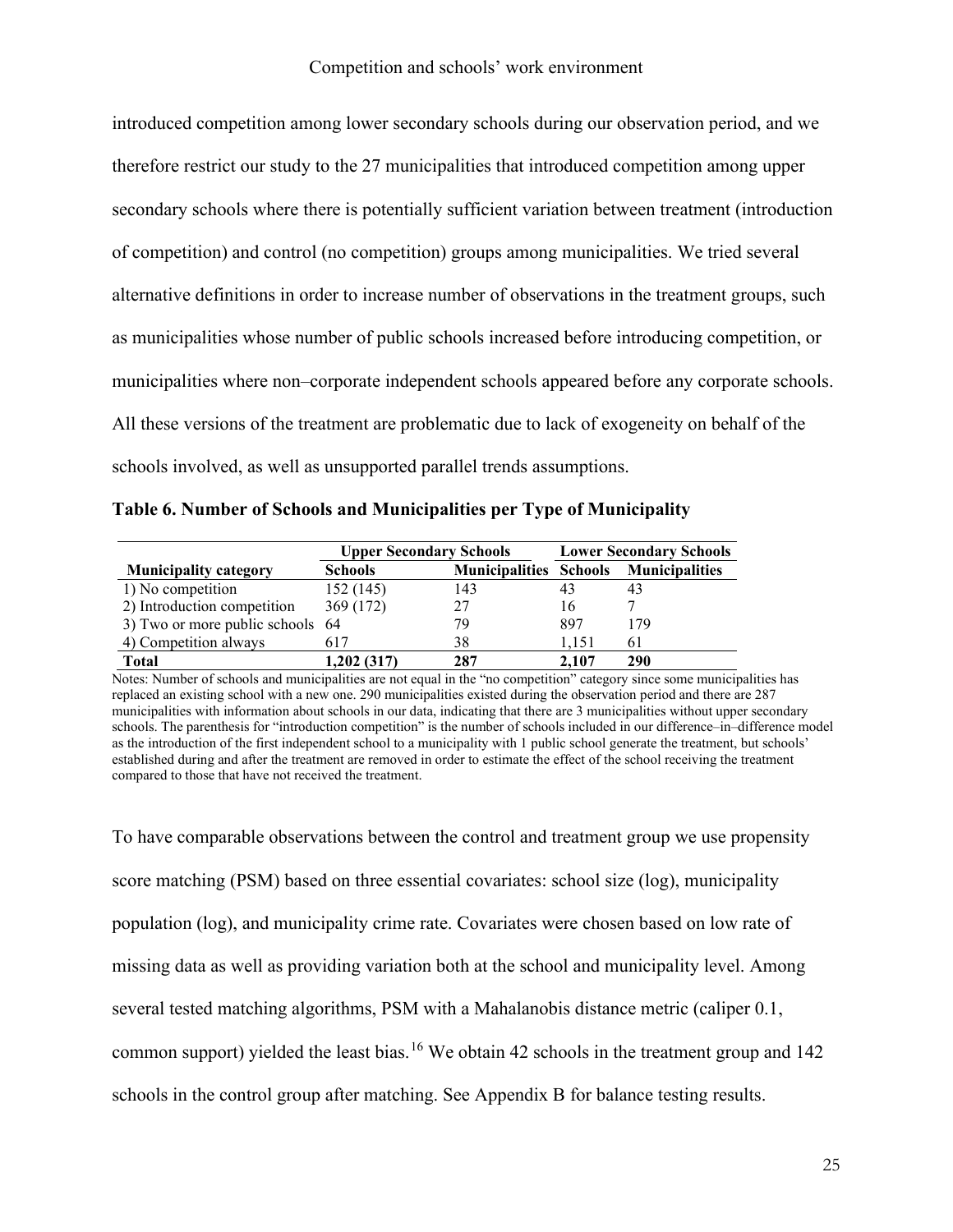## *A. Parallel Trends Assumption*

A central assumption in DID models is that the trends for the control and treatment groups needs to be similar before treatment occur [\(Angrist & Krueger, 1999\)](#page-34-14). Since we have a staggered treatment, i.e., treatment occurs at varying time among municipalities, a simple plot of the pre–treatment trends is difficult to obtain without noise. We therefore break up the treatment variable and conduct a formal test for parallel trends assumption using leads and lags indicators as suggested by [Autor \(2003\),](#page-34-15) estimated by the following model:

(3) 
$$
y_{it} = \alpha + \sum_{j=-p}^{q} \beta_j D_{it+j} + X_{itm}\beta_2 + \gamma_t + \delta_i + \varepsilon_{it}
$$

where  $D_{it}$  is an indicator variable taking the value 1 in year *t* for school *i* in the treatment group and 0 for all schools in the control group. This estimates the *q* leads and *p* lags of the treatment.

Table 7 present results from estimating the model in equation (3), showing all lead indicator (pre-treatment trend point) variables but only the first three lag indicators. No leads should be statistically significant in order for the parallel trends assumption to hold, i.e. the outcome trends between treatment and control group being the same [\(Stuart & Rubin, 2008\)](#page-36-17). The lags indicate whether the effect of the treatment changes over time. We also include a separate indicator variable for the remaining 4+ years after being treated, coded as 1 in all years from year 4 and onwards for the treated schools, and 0 otherwise. Table 7 shows that the none of the lead variables (t–1 to t–11) are statistically significant for either of our work environment outcomes (complaints, disorder, and violence). Table 7 further reveals that during the year when competition is introduced, complaints are considerably reduced for treated schools, an effect seems to hold on average across the remaining 4+ years.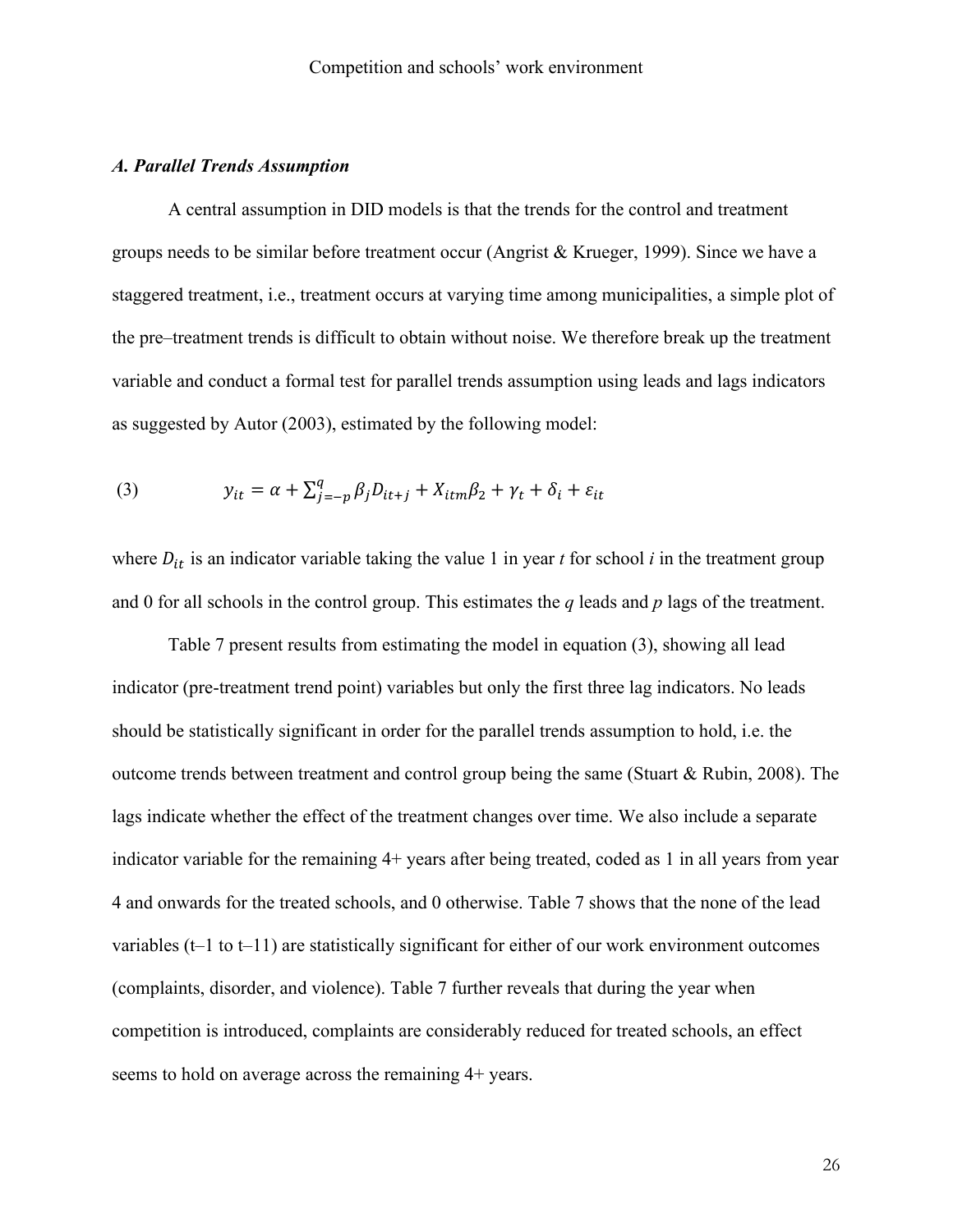|                                          | (1)               | (2)             | (3)             |
|------------------------------------------|-------------------|-----------------|-----------------|
|                                          | <b>Complaints</b> | <b>Disorder</b> | <b>Violence</b> |
| Introduction competition $t-10$          | $-0.001$          | 0.012           | 0.005           |
|                                          | (0.033)           | (0.025)         | (0.005)         |
| Introduction competition t-9             | $-0.014$          | 0.007           | $-0.003$        |
|                                          | (0.038)           | (0.026)         | (0.005)         |
| Introduction competition t-8             | $-0.027$          | 0.005           | $-0.004$        |
|                                          | (0.036)           | (0.024)         | (0.006)         |
| Introduction competition t-7             | $-0.006$          | 0.039           | $-0.003$        |
|                                          | (0.039)           | (0.033)         | (0.005)         |
| Introduction competition t-6             | $-0.025$          | 0.002           | $-0.003$        |
|                                          | (0.040)           | (0.023)         | (0.005)         |
| Introduction competition t-5             | $-0.005$          | 0.026           | 0.016           |
|                                          | (0.043)           | (0.029)         | (0.018)         |
| Introduction competition t-4             | $-0.037$          | $-0.004$        | $-0.006$        |
|                                          | (0.038)           | (0.027)         | (0.006)         |
| Introduction competition t-3             | $-0.043$          | 0.017           | $-0.004$        |
|                                          | (0.038)           | (0.027)         | (0.005)         |
| Introduction competition t-2             | 0.008             | 0.006           | 0.002           |
|                                          | (0.050)           | (0.028)         | (0.008)         |
| Introduction competition t-1             | $-0.018$          | 0.018           | 0.027           |
|                                          | (0.050)           | (0.032)         | (0.019)         |
| Introduction competition t0              | $-0.073+$         | $-0.005$        | 0.002           |
|                                          | (0.042)           | (0.028)         | (0.008)         |
| Introduction competition t+1             | $-0.049$          | 0.019           | 0.006           |
|                                          | (0.050)           | (0.033)         | (0.013)         |
| Introduction competition t+2             | $-0.100*$         | 0.005           | $-0.008$        |
|                                          | (0.044)           | (0.029)         | (0.007)         |
| Introduction competition t+3             | $-0.107*$         | 0.163           | $-0.002$        |
|                                          | (0.044)           | (0.162)         | (0.009)         |
| Introduction competition $t - 4$ forward | $-0.071$          | $-0.019$        | 0.004           |
|                                          | (0.049)           | (0.027)         | (0.009)         |
| Constant                                 | 2.103             | 0.001           | $-0.891$        |
|                                          | (2.829)           | (0.015)         | (0.643)         |
| Observations                             | 1,309             | 1,309           | 1,309           |
| R-squared                                | 0.065             | 0.063           | 0.040           |
| Number of schools                        | 127               | 127             | 127             |
| School FE                                | <b>YES</b>        | YES             | YES             |
| Year dummies                             | <b>YES</b>        | <b>YES</b>      | <b>YES</b>      |
| Control variables                        | <b>YES</b>        | <b>YES</b>      | <b>YES</b>      |

**Table 7. Parallel Trends Test: Upper Secondary Schools, 1999–2011**

*Notes:* Results based on OLS with school fixed effects and year dummies. Standard errors are clustered at the matched group. We match treated schools and control group based on propensity score matching (PSM) using pre–treatment average of covariates 1) school size (log), 2) municipality population (log), and crime rate. We use mehalanobis distance metric with caliper set at 0.1 and common support. Control variables at the school level includes 1) share of students with foreign background, 2) share of students with highly educated parents, 3) share certified teachers, 4) share special certified teachers, 5) GPA (log), 6) school size (log), 7) educational track, and at municipality level: 8) mean income (log), 9) population (log), and 10) crime rate. \*\*\* p<0.001, \*\* p<0.01, \* p<0.05, +: p<0.10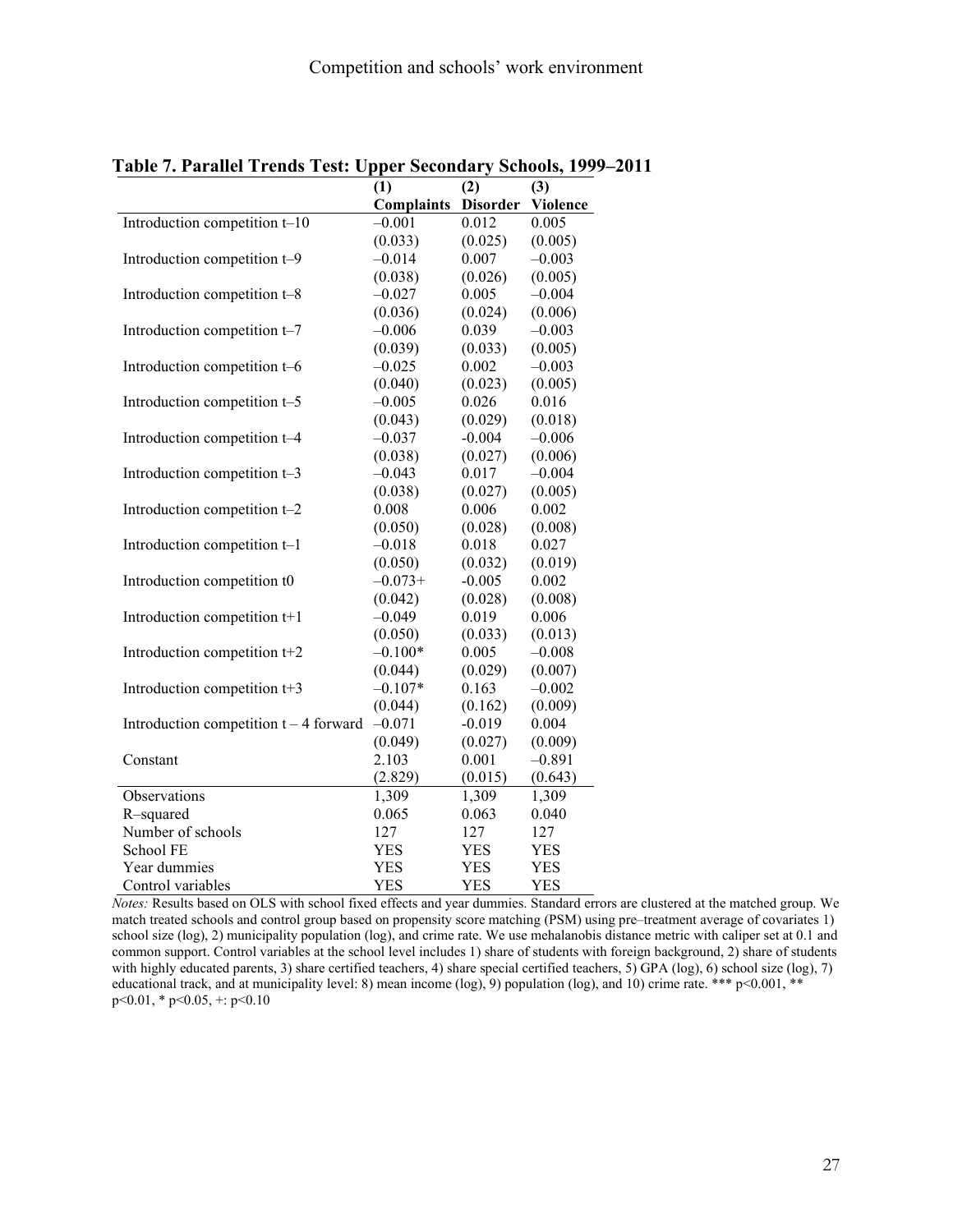## **VIII. Results: Difference–in–Difference Analysis**

Results from the difference–in–difference analyses are presented in Table 8. With the null hypothesis that the introduction of competition has no impact on any type of work environment, we reject the null only for the outcome variable 'complaints' at the upper secondary school level (Model 1) which is negatively affected by the treatment variable (with or without controls).

|                                      | (1)               | (2)             | (3)             |
|--------------------------------------|-------------------|-----------------|-----------------|
|                                      | <b>Complaints</b> | <b>Disorder</b> | <b>Violence</b> |
| <b>NO CONTROLS</b>                   |                   |                 |                 |
| Introduction competition (treatment) | $-0.039**$        | 0.016           | $-0.007$        |
|                                      | (0.013)           | (0.016)         | (0.006)         |
| Constant                             | $0.014*$          | $-0.000$        | $-0.000$        |
|                                      | (0.006)           | (0.003)         | (0.002)         |
| Observations                         | 2,128             | 2,128           | 2,128           |
| R-squared                            | 0.025             | 0.017           | 0.013           |
| Number of schools                    | 190               | 190             | 190             |
| <b>SCHOOL CONTROLS</b>               |                   |                 |                 |
| Introduction competition (treatment) | $-0.052**$        | 0.005           | $-0.007$        |
|                                      | (0.017)           | (0.010)         | (0.006)         |
| Constant                             | 0.148             | $-0.305$        | 0.019           |
|                                      | (0.489)           | (0.257)         | (0.076)         |
| <b>Observations</b>                  | 1,309             | 1,309           | 1,309           |
| R-squared                            | 0.049             | 0.029           | 0.022           |
| Number of schools                    | 127               | 127             | 127             |
| <b>MUNICIPALITY CONTROLS</b>         |                   |                 |                 |
| Introduction competition (treatment) | $-0.039**$        | 0.017           | $-0.006$        |
|                                      | (0.013)           | (0.017)         | (0.006)         |
| Constant                             | $0.014*$          | 0.213           | 0.313           |
|                                      | (0.006)           | (1.260)         | (0.966)         |
| Observations                         | 2,128             | 2,128           | 2,128           |
| R-squared                            | 0.025             | 0.019           | 0.019           |
| Number of schools                    | 190               | 190             | 190             |
| <b>ALL CONTROLS</b>                  |                   |                 |                 |
| Introduction competition (treatment) | $-0.050**$        | 0.007           | $-0.007$        |
|                                      | (0.017)           | (0.012)         | (0.006)         |
| Constant                             | 1.976             | $-0.232$        | $-0.913$        |
|                                      | (2.750)           | (1.712)         | (0.634)         |
| Observations                         | 1,309             | 1,309           | 1,309           |
| R-squared                            | 0.061             | 0.030           | 0.028           |
| Number of schools                    | 127               | 127             | 127             |

**Table 8. Generalized DID Models for Upper Secondary Schools, 1999–2011**

*Notes:* Model based on school fixed effects models with year dummies. Standard errors are clustered at the matched groups. Control variables at the school level includes 1) share of students with foreign background, 2) share of students with highly educated parents, 3) share certified teachers, 4) share special certified teachers, 5) GPA (log), 6) school size (log), 7) educational track, and at municipality level: 8) mean income (log), 9) population (log), and 10) crime rate\*\*\* p<0.001, \*\* p<0.01, \* p<0.05, +: p<0.10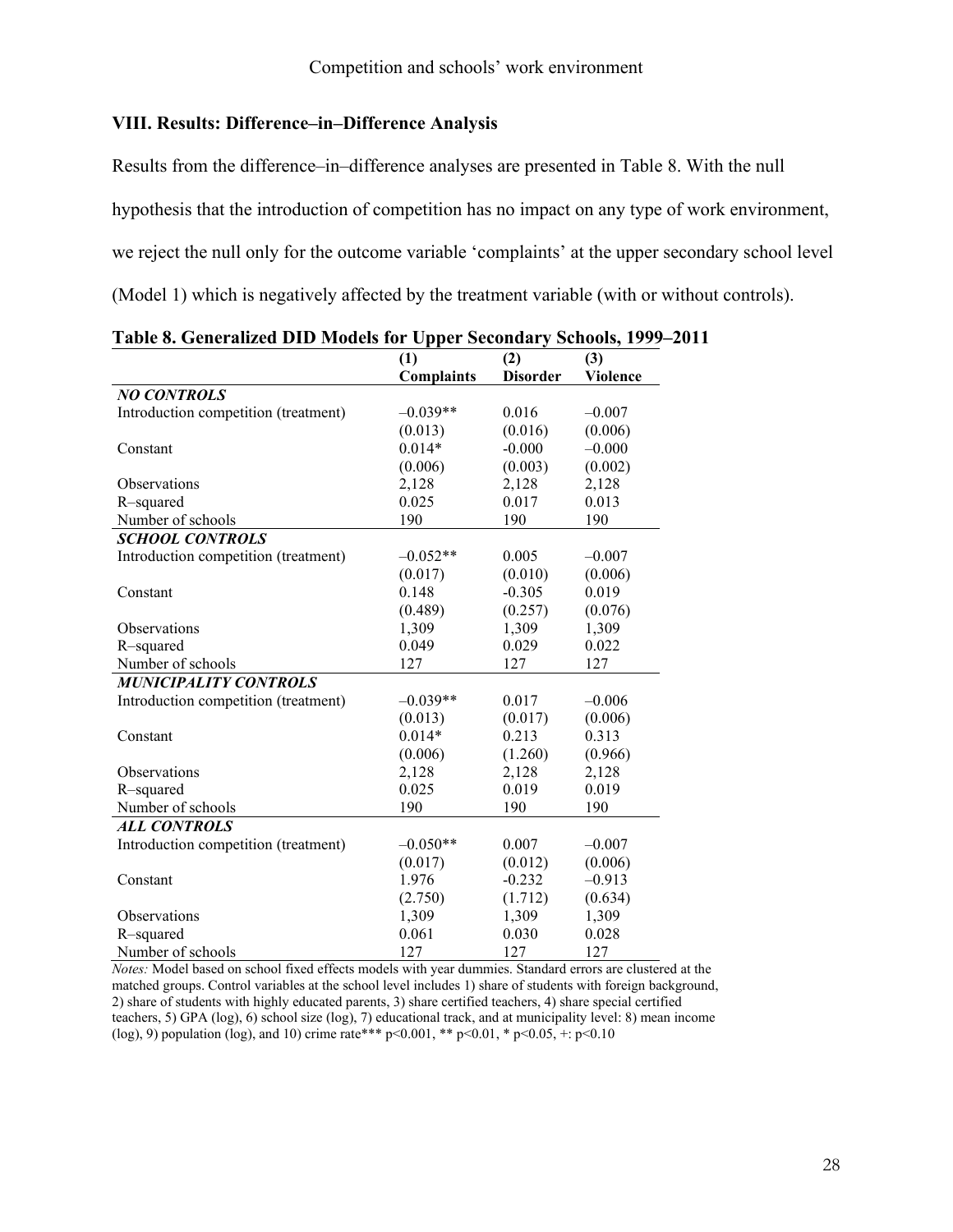The generalized DiD analysis in table 8 also shows introduction of competition among upper secondary schools in a municipality that has never previously had competition leads to a decrease in school–level complaints by roughly 0.04 percent per student (0.04/100 per student, since all outcome variables are multiplied by 100 for ease of comparison), which is a noticeable effect. If we compare mean upper secondary school size in selected municipalities (447) with a one standard deviation increase in mean upper secondary school size (429), the difference between them in terms of complaints is almost 20 percent. (0.04\*429=17.2). The effects of competition on upper secondary school complaints slightly increase when we include school– level controls (0.05\*429=21.5).

## *A. Testing Theoretical Mechanisms Underlying the Competition–Complaints Effects*

Our results suggest that the introduction of school competition has no causal effect on the level of disorder or violence in schools, however it does result in notably fewer complaints from parents in upper secondary schools only. To probe our interpretation of relating this effect to Hirschman's (1970) theory of exit and voice we scrutinize the existence of his underlying argument in our data. Hirschman's argument suggests that when an alternative schooling becomes available, parents and students may prefer to leave problematic schools instead of complaining about the schools. We examine this argument in some more detail in two post–hoc test: First, we test whether competition reduce school size as proxy for students being more likely to leave a school. Second, we test whether the effect of competition on the decline in complains is driven by students with high socioeconomic background, predicted by Hirschman to more often act as 'quality conscious consumers' (Hirschman, 1970, p. 79). If more privileged students are more like to take advantage of educational choices by leaving problematic schools instead of exercising voice, there is a long–term risk of increasing social segregation.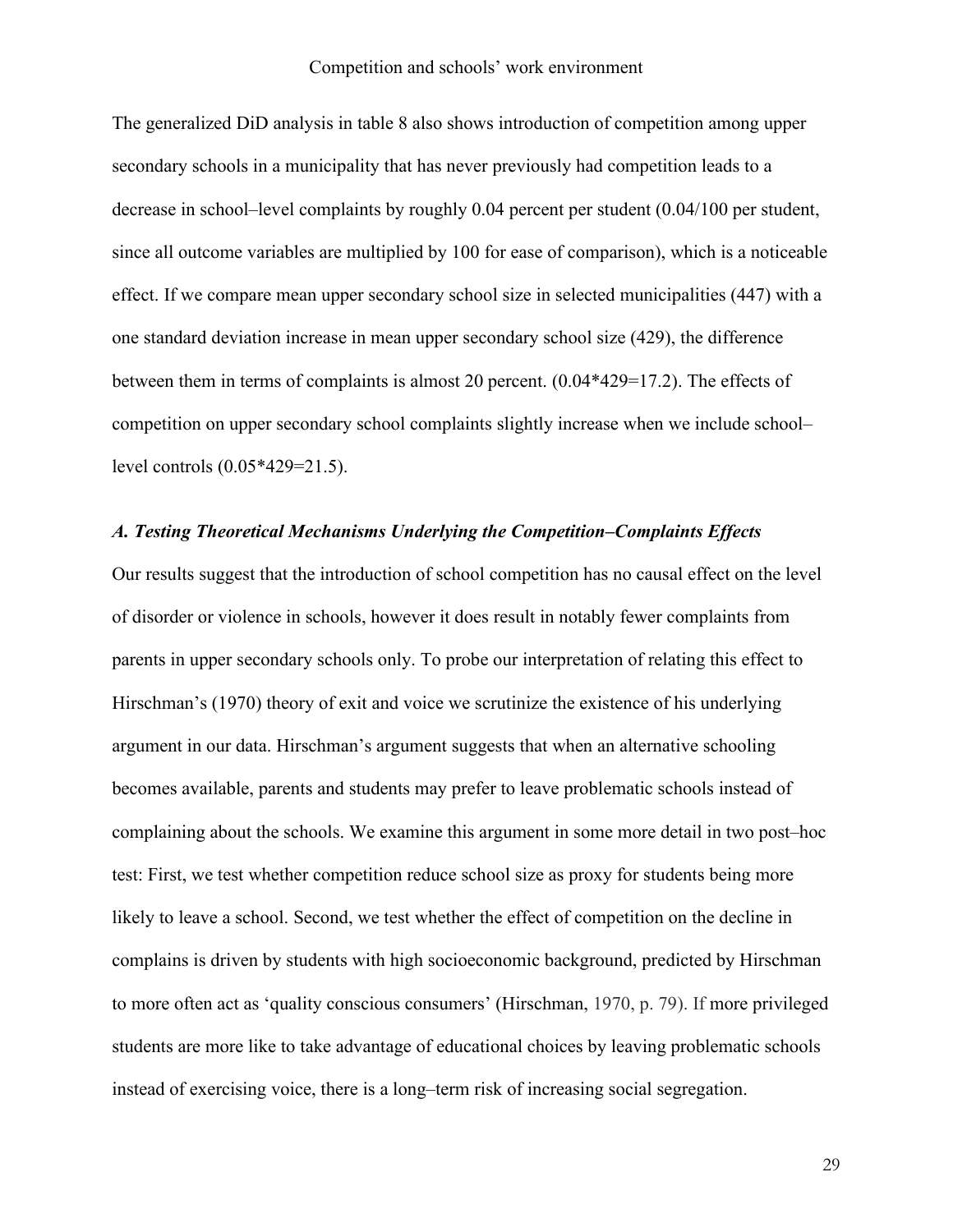Unfortunately, changes in average school size could not be estimated using the DID model since the parallel trend assumption was not accepted. We therefore conduct the first test by using equation (1) to estimate the relationship between competition and school size in the total sample of schools. These tests reveal that average school size is negatively associated with the level competition in terms of school concentration  $(\beta$ :–0.935, *p*<0.001) but not with the share of independent school students in the municipality  $(\beta: 0.365, p<0.001)$ .

The second test was conducted by examining whether students with highly educated parents explains the reduction in complaints, conditioned on competition. Using equation (1) to model school complains with added interaction terms for share of students with highly educated parents and the three competition variables, we find all interaction between students with highly educated parents and school concentration (β:–1.048, *p*<0.05), number of schools (β:–0.121, *p*<0.05) and share of independent school students (β:–8.700, *p*<0.001) to be negatively associated with complaints, in support of Hirschman's argument of high-SES students acting as more 'quality conscious consumers' in educational choice settings. Since these tests could not be fully causally estimated using a DID design, results should however be taken as indicative rather than a final test of the underlying mechanisms whereby school competition leads to a reduction in school complaints.

#### **IX. DISCUSSION**

We have investigated the relationship between school competition and the work environment in Swedish lower secondary and upper secondary schools between 1999–2011 with a specific focus on complaints, incidents of disorder, and violence involving students.

30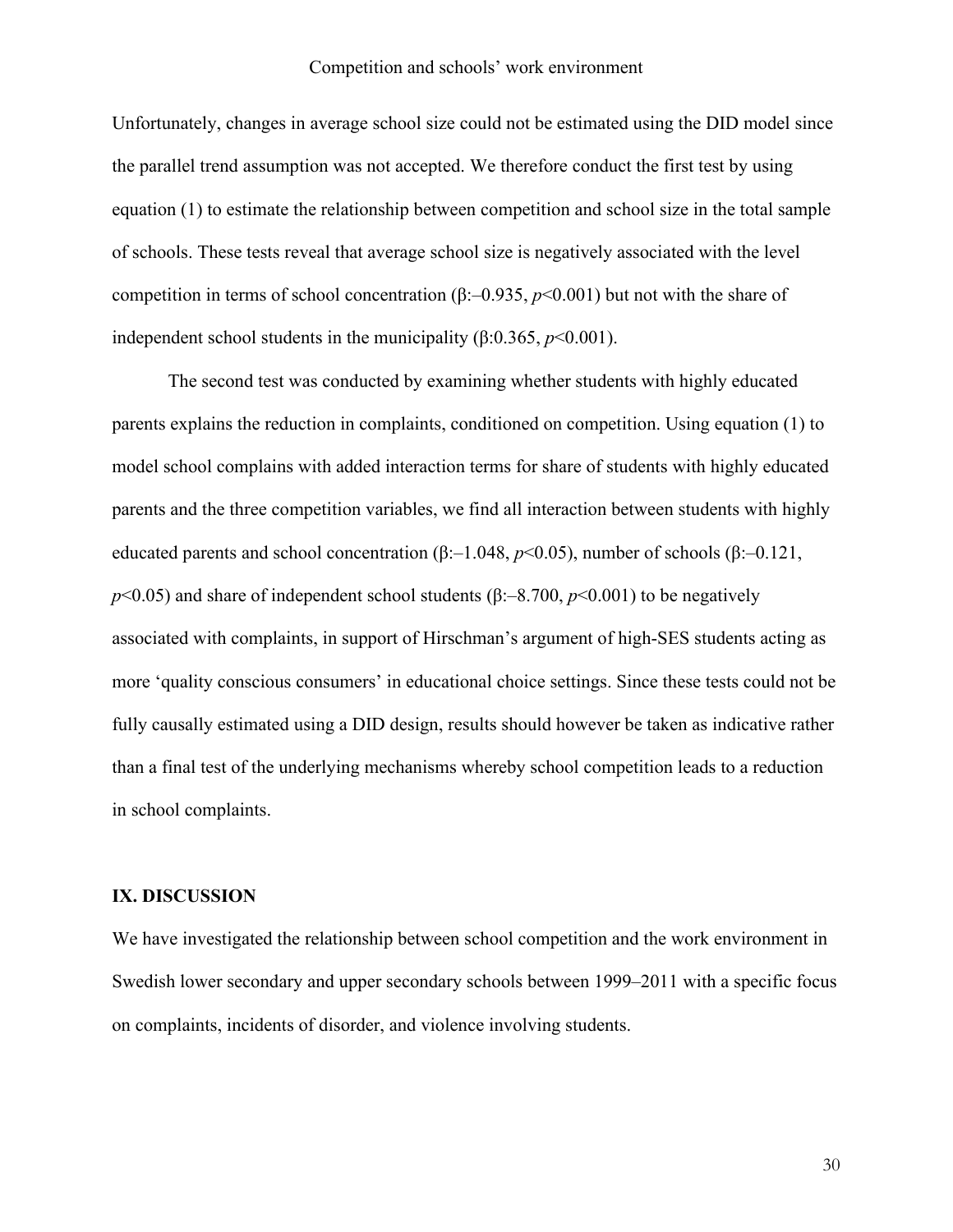A first notable conclusion to be drawn from this study is that the choice of competition measure is of non–trivial significance when analyzing the consequences of school competition, demonstrated by how results differ between our three measures of competition. Scatterplots (available upon request) show that there is an increasingly positive correlation between school concentration and the number of schools in a municipality, the larger the municipality. This indicates that competition is arguably only prominent when there are a sufficient number of schools within the commuting area of students [\(see also Hanushek, Kain, Rivkin, & Branch,](#page-35-18)  [2007\)](#page-35-18), and it may also entail results obtained in our difference–in–difference analysis (since we there only included municipalities that went from one to two schools). The different results by competition measure also raises questions about what competition really means for schools and how best to measure such competition, as well as for which theoretical questions different measures should be employed. It is likely that the Herfindahl index captures exit and voice better than the two other measures and also reflected in the rather consistent associations between the Herfindahl index and the level of complaints, across grade levels. It is likely that the competition variables *number of schools* and *share of independent schools students* only partially capture the demand and supply side of school competition, and that schools might exercise varying degrees of competitive pressure on surrounding schools (cf Lundgren & Lakomaa 2017).

By simultaneously studying the impact of competition and the socioeconomic composition of regions, our results raise questions about earlier findings showing that both crime and income levels impact levels of school disorder (e.g. [Bowen & Bowen, 1999;](#page-34-1) [Stretesky & Hogan, 2005;](#page-36-4) [Welsh et al., 2000\)](#page-36-5). In contrast, we find no support for this in relation to lower secondary schools, but partial support in relation to upper secondary schools, where high levels of crime in the local school market is associated with increased levels of disorder in schools. Interestingly,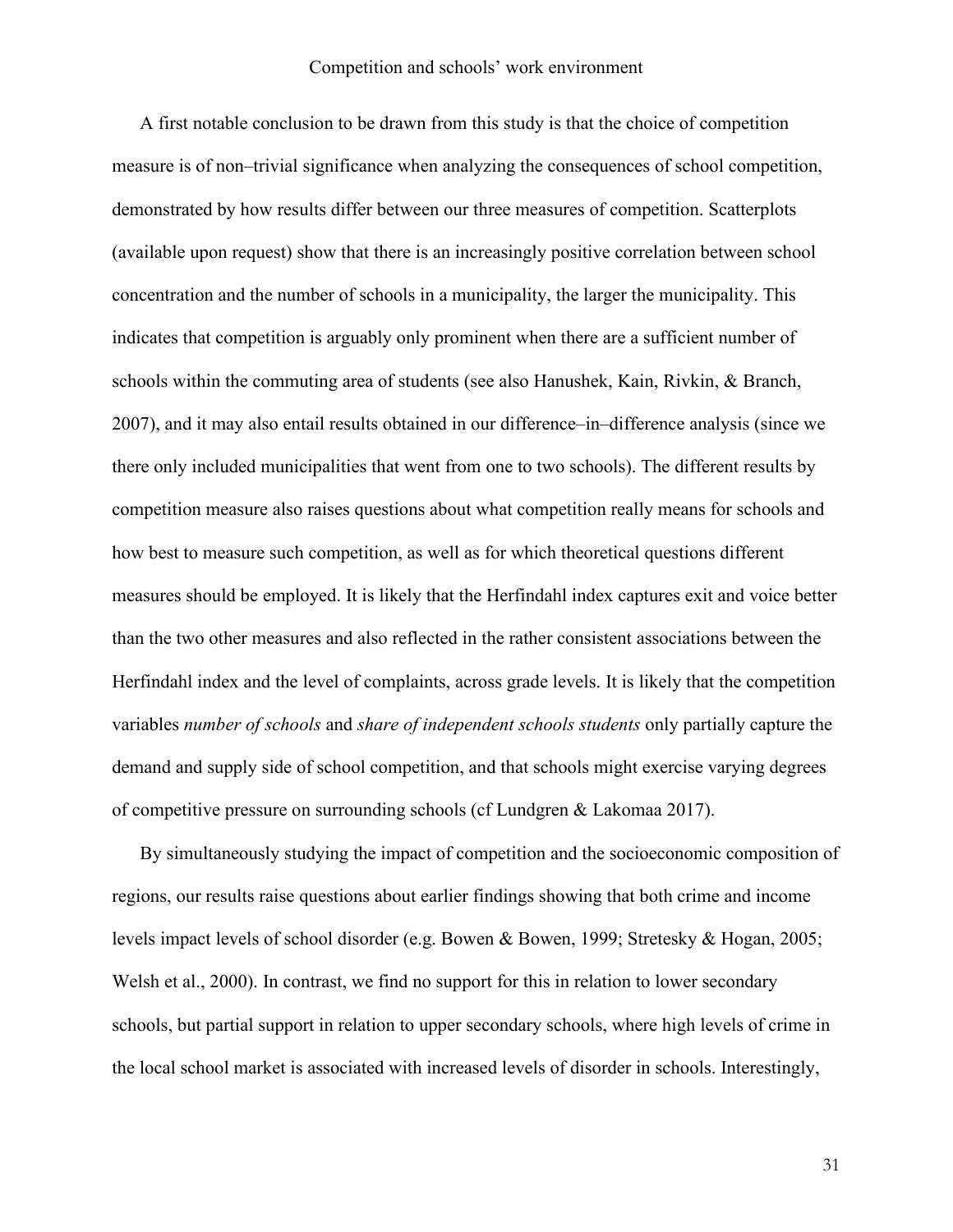however, despite the null effects from crime levels on disorder and violence among lower secondary schools, the number of complaints increases with increases of municipal crime levels.

Overall, our results indicate that the schools' work environment is not simply a function of parental involvement, as has been suggested in much of the existing cross–sectional occupational health and psychosocial research on the work environment in schools. On the one hand, we find a negative association between regional competition and the level of complaints. On the other hand, we find that one dimension of competition is associated with higher levels of violence in lower secondary schools, something that might be an indication of a deteriorating work environment [\(Hirschman, 1970\)](#page-35-5). At the upper secondary school level, we find a reduction in complaints and reported incidents of disorder when competition increases, which indicates an improvement in the work environment. Yet, we cannot rule out that the power of voice may become stronger as competition intensifies or that a reduction in complaints may indicate suffering in silence [\(Kolarska & Aldrich, 1980\)](#page-35-19).

Our study also raises questions regarding the findings of previous research on the influence of socioeconomic conditions within schools on the schools' work environment. Our regression analyses indicate that among lower secondary schools, the share of students of foreign background was associated with lower levels of complaints, but higher levels of student disorder and violence. For upper secondary schools, the association between foreign background and levels of disorder were markedly different, with school SES–composition measures having no effect on either complaints, disorder, or violence. This indicates that while schools' socioeconomic conditions may be important conditions for explaining variation in schools' work environment, such effects are strongly conditioned on the school grade and the overall socioeconomic conditions in catchment area. Future research exploiting potential sources of

32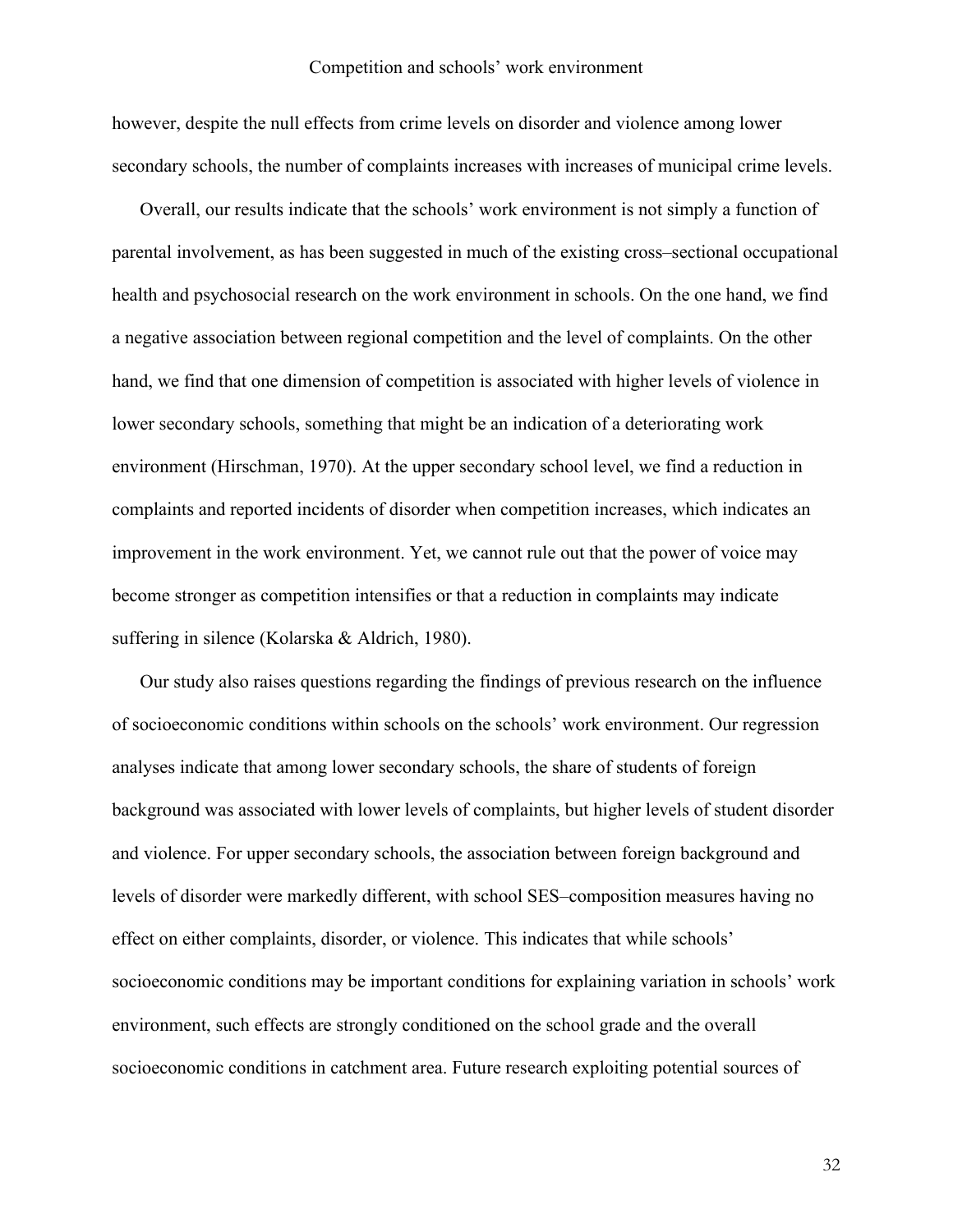exogenous variation in in e.g. housing or demographic conditions are needed to assess to what extent such socioeconomic conditions are causally related to work environment or not.

To gauge the causal effect of competition on the work environment we performed a difference–in–difference comparison between the sub–group of municipalities that introduced competition during our observation period, 1999–2011 and those municipalities that did not. We find that the only work environment dimension that is causally negatively related to the introduction of competition in a municipality is 'complaints' in upper secondary schools, meaning that the introduction of competition lowers the frequency with which parents and teachers file formal complaints about a school. This is consistent with Hirschman's [\(1970\)](#page-35-5) prediction that in the absence of an option to exit, parents and employees are limited to exercising voice if they seek to express dissatisfaction with their school. However, we do not find any causal support for the introduction of competition having affected the other dimensions of work environment in the form of disorder or violence. While we provide indications that the effects of competition on work environment may be driven by high-SES students acting as more 'quality conscious consumers' in educational choice settings, further studies are needed to fully distinguish the distinct causal mechanisms that might explain these results. One important venue for further research is the potential trade–offs between competition, school quality, and work environment. Are the lower levels of complaints because parents with a voice exits [\(Hirschman, 1970\)](#page-35-5), leaving the voiceless behind? Or does competition work as a 'treatment' for spurring schools to address behavioral problems and adverse work conditions? Why does the number of schools in a municipality increase the level of complaints, when the Herfindahl index decrease it? Individual level data tracking students over time would improve our understanding of these processes. This would also enable us to better adjust for schools in competitive

33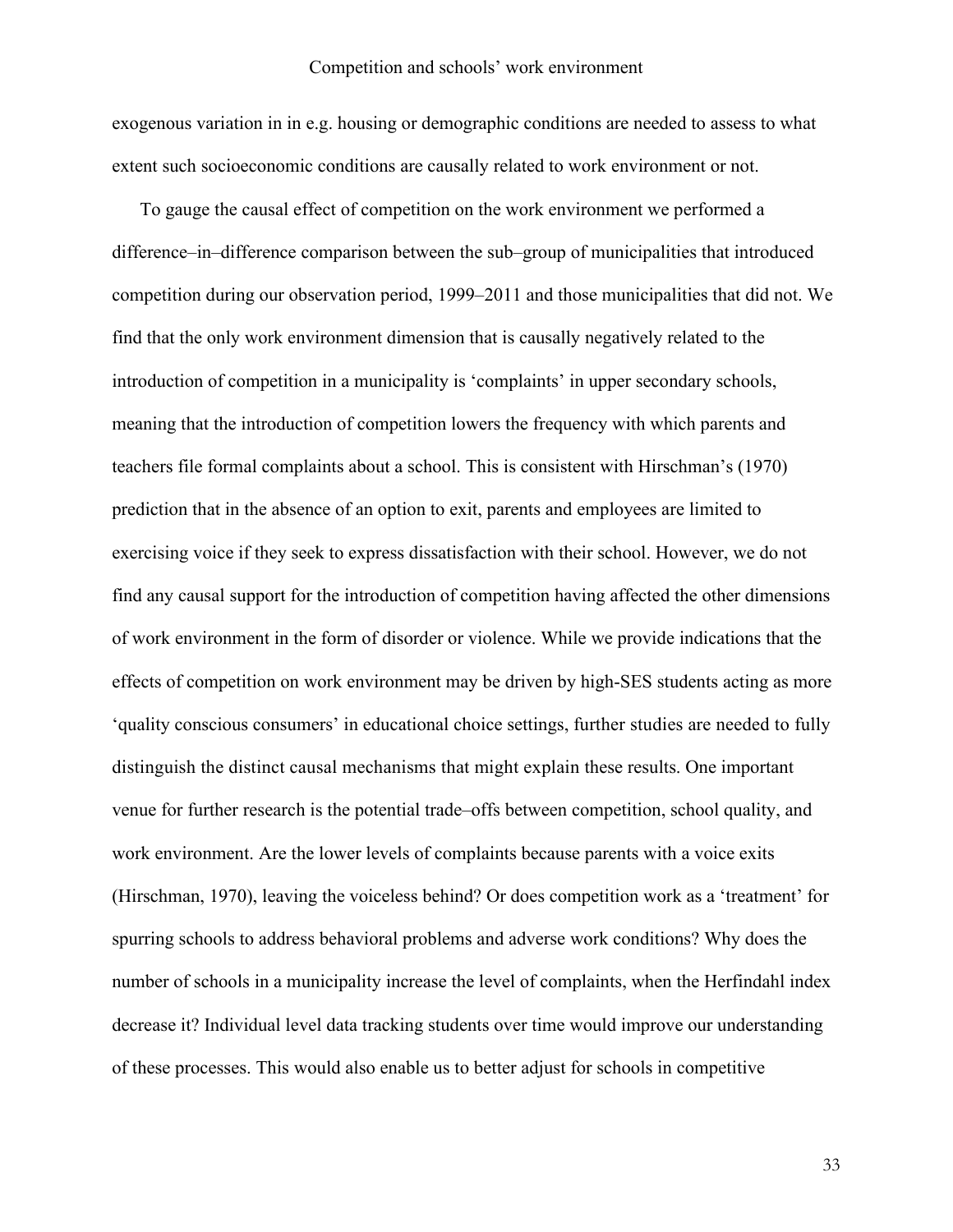municipalities potentially attracting more well–behaved students, who may commute from schools in less competition–intensive municipalities.

A limitation is that our population-level results in the panel data analysis is descriptive rather than causal. Even though we include a number of controls on both the region and school levels, it is possible that there are omitted confounders that we have not been able to adjust for. Given that schools' work environment tends to remain persistent over time, school fixed effects are unsuitable for this first stage of the analysis. All models passed Hausman specification tests and are thus consistent and efficient. Robustness tests based on school fixed effects affirm some of the competition relationships but all relationships with respect to school- and region SES are picked up by the fixed effects removing heterogeneity in schools' persistent level of work environment (see Appendix A).

Concluding, this study fills an important gap in school research and suggests a need for broader scholarly attention to be directed at the impact of school competition on not only academic outcomes but also on disorder and the overall work environment in schools. With this study, we have taken a first step by examining potentially important school- and region level predictors of schools' work environment rather than its consequences [\(e.g. Böhlmark et al.,](#page-34-11)  [2016\)](#page-34-11). By doing so, the study contributes to our understanding of how the organization of a national school market can shape work environment in schools at different dimensions, and thus inform us about its' unintended consequences. It also points to the complexities of these relations, and the need to study them simultaneously.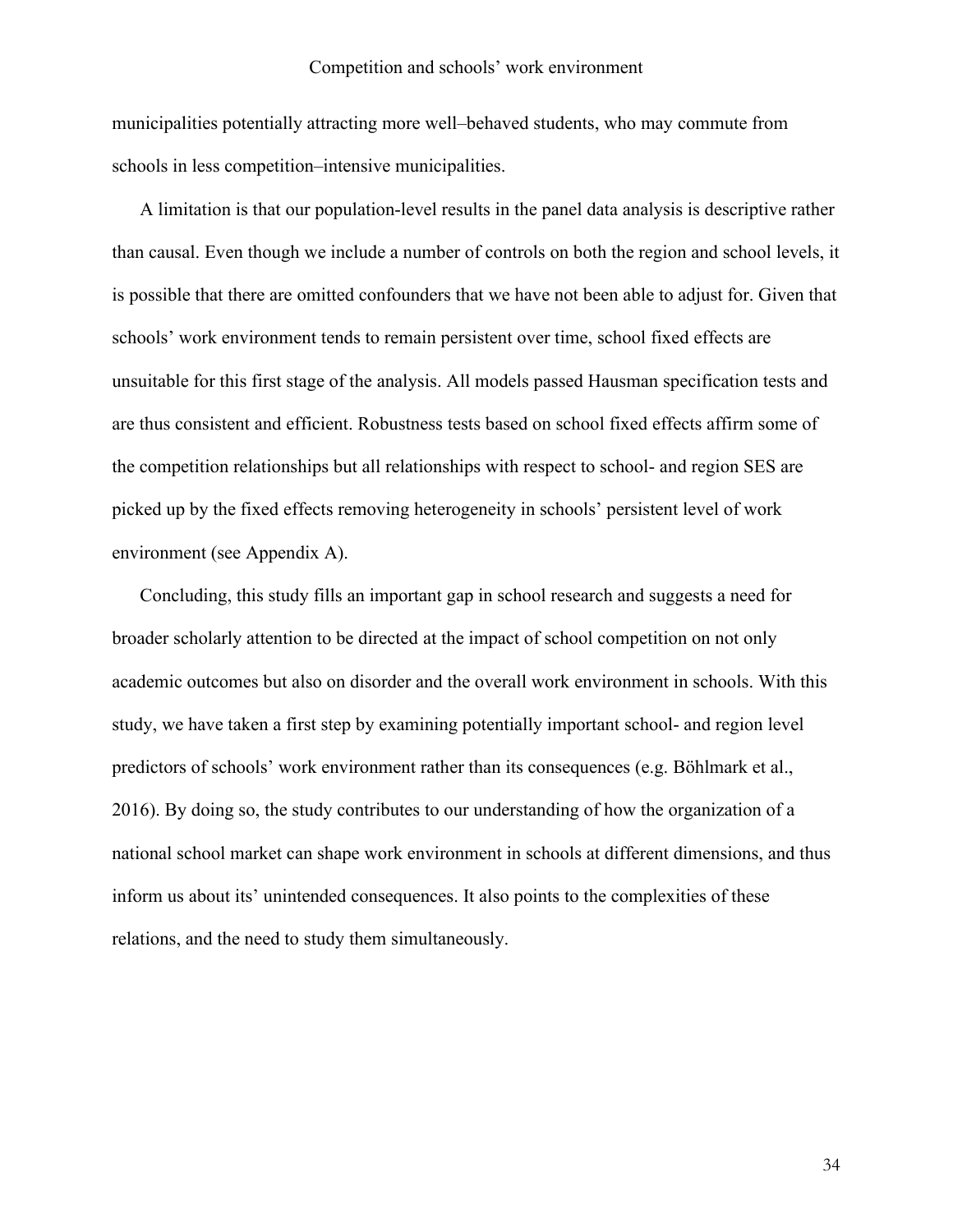## **References**

- <span id="page-34-7"></span>Ahlin, Å. 2003. Does school competition matter? Effects of a large-scale school choice reform on student performance, *Working Paper, No. 2003:2*. Uppsala University, Department of Economics, Uppsala.
- <span id="page-34-13"></span>Akyol, M. 2016. Do educational vouchers reduce inequality and inefficiency in education? *Economics of Education Review*, 55: 149-167.
- Almega. 2018. Obligatoriskt skolval. Stockholm: Almega.
- <span id="page-34-14"></span>Angrist, J. D., & Krueger, A. B. 1999. Empirical strategies in labor economics. In O. Ashenfelter, & D. Card (Eds.), *Handbook of labor economics*, Vol. Vol. 3: 1277-1366: Elsevier.
- <span id="page-34-15"></span>Autor, D. H. 2003. Outsourcing at will: The contribution of unjust dismissal doctrine to the growth of employment outsourcing. *Journal of labor economics*, 21(1): 1-42.
- <span id="page-34-2"></span>Billings, S. B., Deming, D. J., & Rockoff, J. 2014. School segregation, educational attainment, and crime: Evidence from the end of busing in Charlotte-Mecklenburg. *The Quarterly Journal of Economics*, 129(1): 435-476.
- <span id="page-34-8"></span>Bjorklund, A., Clark, M. A., Edin, P.-A., Fredricksson, P., & Krueger, A. B. 2006. *The market comes to education in Sweden: an evaluation of Sweden's surprising school reforms*: Russell Sage Foundation.
- <span id="page-34-12"></span>Bloom, N., Lemos, R., Sadun, R., & Van Reenen, J. 2015. Does management matter in schools? *The Economic Journal*, 125(584): 647-674.
- <span id="page-34-1"></span>Bowen, N. K., & Bowen, G. L. 1999. Effects of crime and violence in neighborhoods and schools on the school behavior and performance of adolescents. *Journal of Adolescent Research*, 14(3): 319-342.
- <span id="page-34-0"></span>Brandén, M., & Bygren, M. 2018. School choice and school segregation: Lessons from Sweden's school voucher system: Linköping University Electronic Press.
- <span id="page-34-11"></span>Böhlmark, A., Grönqvist, E., & Vlachos, J. 2016. The headmaster ritual: The importance of management for school outcomes. *The Scandinavian Journal of Economics*, 118(4): 912-940.
- <span id="page-34-9"></span>Böhlmark, A., & Lindahl, M. 2015. Independent Schools and Long-run Educational Outcomes: Evidence from Sweden's Large-scale Voucher Reform. *Economica*, 82(327): 508-551.
- <span id="page-34-4"></span>Chen, G., & Weikart, L. A. 2008. Student background, school climate, school disorder, and student achievement: An empirical study of New York City's middle schools. *Journal of School Violence*, 7(4): 3-20.
- <span id="page-34-5"></span>Demanet, J., & Van Houtte, M. 2011. Social-ethnic school composition and school misconduct: Does sense of futility clarify the picture? *Sociological Spectrum*, 31(2): 224-256.
- <span id="page-34-3"></span>Deming, D. J. 2011. Better schools, less crime? *The Quarterly Journal of Economics*, 126(4): 2063-2115.
- <span id="page-34-6"></span>Domina, T. 2005. Leveling the home advantage: Assessing the effectiveness of parental involvement in elementary school. *Sociology of education*, 78(3): 233-249.
- Dowding, K., & John, P. 2008. The three exit, three voice and loyalty framework: a test with survey data on local services. *Political Studies*, 56(2): 288-311.
- <span id="page-34-10"></span>Edmark, K., Frölich, M., & Wondratschek, V. 2014. Sweden's school choice reform and equality of opportunity. *Labour Economics*, 30: 129-142.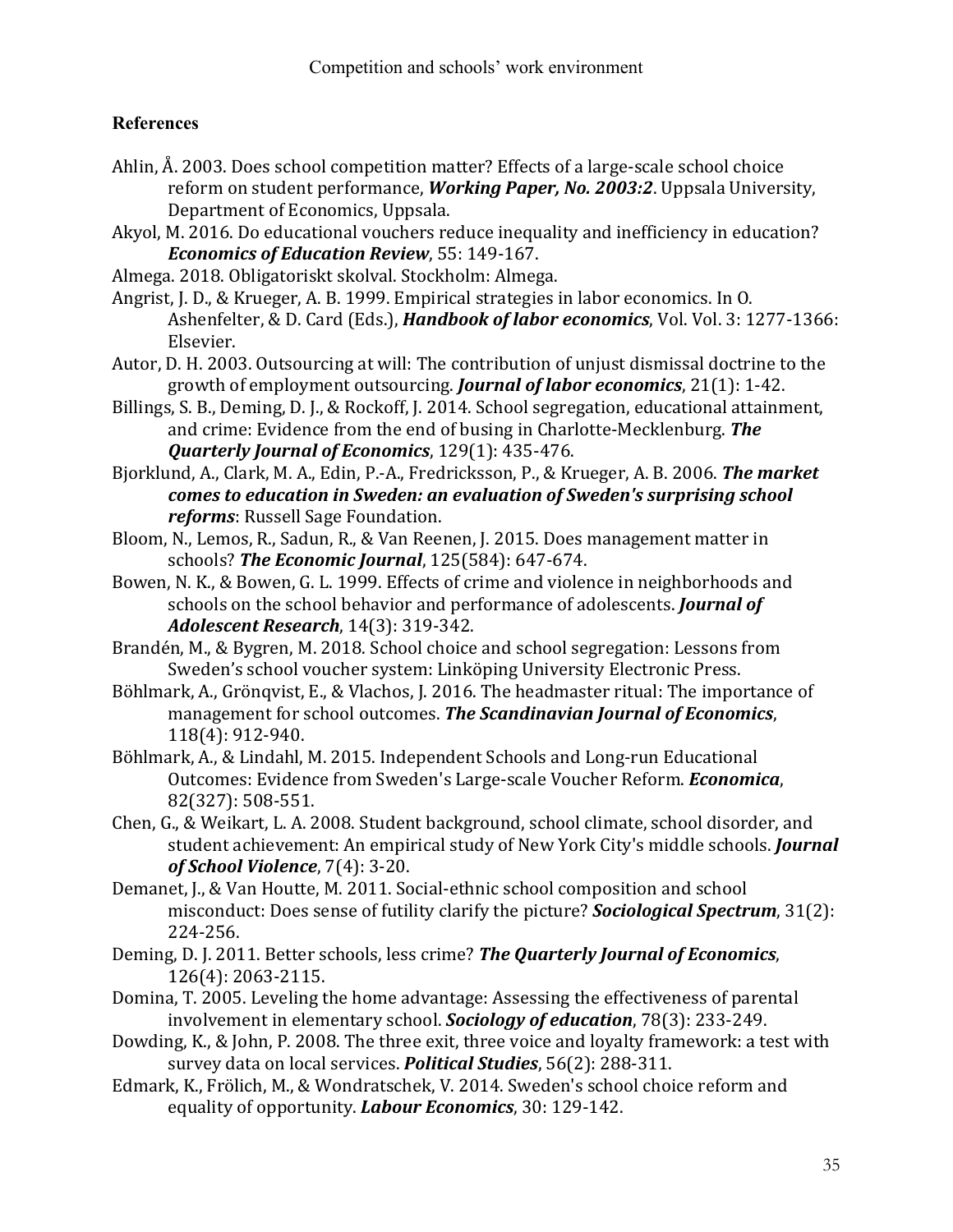<span id="page-35-10"></span>Eitle, D., & Eitle, T. M. 2003. Segregation and school violence. *Social Forces*, 82(2): 589-616.

- <span id="page-35-4"></span>Epple, D., Romano, R. E., & Urquiola, M. 2017. School vouchers: A survey of the economics literature. *Journal of Economic Literature*, 55(2): 441-492.
- <span id="page-35-0"></span>Estrada, F., Granath, S., Shannon, D., & Törnqvist, N. 2009. *Grövre våld i skolan*: Brottsförebyggande rådet (BRÅ)
- <span id="page-35-13"></span>Fernandes, R., & Menezes-Filho, N. 2020. Charter schools, equity and efficiency in public education. *Education Economics*, 28(3): 275-290.
- <span id="page-35-7"></span>Friedman, B. A., Bobrowski, P. E., & Geraci, J. 2006. Parents' school satisfaction: ethnic similarities and differences. *Journal of Educational Administration*, 44(5): 471- 486.
- <span id="page-35-16"></span>Gottfredson, D. C., & DiPietro, S. M. 2011. School size, social capital, and student victimization. *Sociology of Education*, 84(1): 69-89.
- <span id="page-35-1"></span>Green, C. P., Navarro-Paniagua, M., Ximénez-de-Embún, D. P., & Mancebón, M.-J. 2014. School choice and student wellbeing. *Economics of Education Review*, 38: 139-150.
- <span id="page-35-6"></span>Hanushek, E. A., Kain, J. F., & Rivkin, S. G. 2004. Why public schools lose teachers. *Journal of human resources*, 39(2): 326-354.
- <span id="page-35-18"></span>Hanushek, E. A., Kain, J. F., Rivkin, S. G., & Branch, G. F. 2007. Charter school quality and parental decision making with school choice. *Journal of public economics*, 91(5-6): 823-848.
- <span id="page-35-8"></span>Hausman, C., & Goldring, E. 2000. Parent involvement, influence, and satisfaction in magnet schools: do reasons for choice matter? *The Urban Review*, 32(2): 105-121.
- <span id="page-35-11"></span>Hensvik, L. 2012. Competition, wages and teacher sorting: Lessons learned from a voucher reform. *The Economic Journal*, 122(561): 799-824.
- <span id="page-35-9"></span>Hill, N. E., Castellino, D. R., Lansford, J. E., Nowlin, P., Dodge, K. A., Bates, J. E., & Pettit, G. S. 2004. Parent academic involvement as related to school behavior, achievement, and aspirations: Demographic variations across adolescence. *Child development*, 75(5): 1491-1509.
- <span id="page-35-5"></span>Hirschman, A. O. 1970. *Exit, voice, and loyalty: Responses to decline in firms, organizations, and states*: Harvard university press.
- <span id="page-35-14"></span>Holmlund, H., Häggblom, J., Lindahl, E., Martinson, S., Sjögren, A., Vikman, U., & Öckert, B. 2014. *Decentralisering, skolval och fristående skolor: resultat och likvärdighet i svensk skola* IFAU Rep 2014:25.
- <span id="page-35-15"></span>Horng, E. L., Klasik, D., & Loeb, S. 2010. Principal's time use and school effectiveness. *American journal of education*, 116(4): 491-523.
- <span id="page-35-2"></span>Jacob, B. A., & Lefgren, L. 2007. What do parents value in education? An empirical investigation of parents' revealed preferences for teachers. *The Quarterly Journal of Economics*, 122(4): 1603-1637.
- <span id="page-35-19"></span>Kolarska, L., & Aldrich, H. 1980. Exit, voice, and silence: Consumers' and managers' responses to organizational decline. *Organization Studies*, 1(1): 41-58.
- <span id="page-35-17"></span>Lee, V. E., & Smith, J. B. 1997. High school size: Which works best and for whom? *Educational Evaluation and Policy Analysis*, 19(3): 205-227.
- <span id="page-35-3"></span>Longfield, D., & Tooley, J. 2017. School choice and parental preferences in a poor area of Monrovia. *International Journal of Educational Development*, 53: 117-127.
- <span id="page-35-12"></span>Lundgren, G., & Lakomaa, E. 2017. The Effect of Competition on Grades. In G. Lundgren (Ed.), *Essays on Job Market Screening, In-Group Bias and School Competition*: 113-140. Stockholm School of Economics.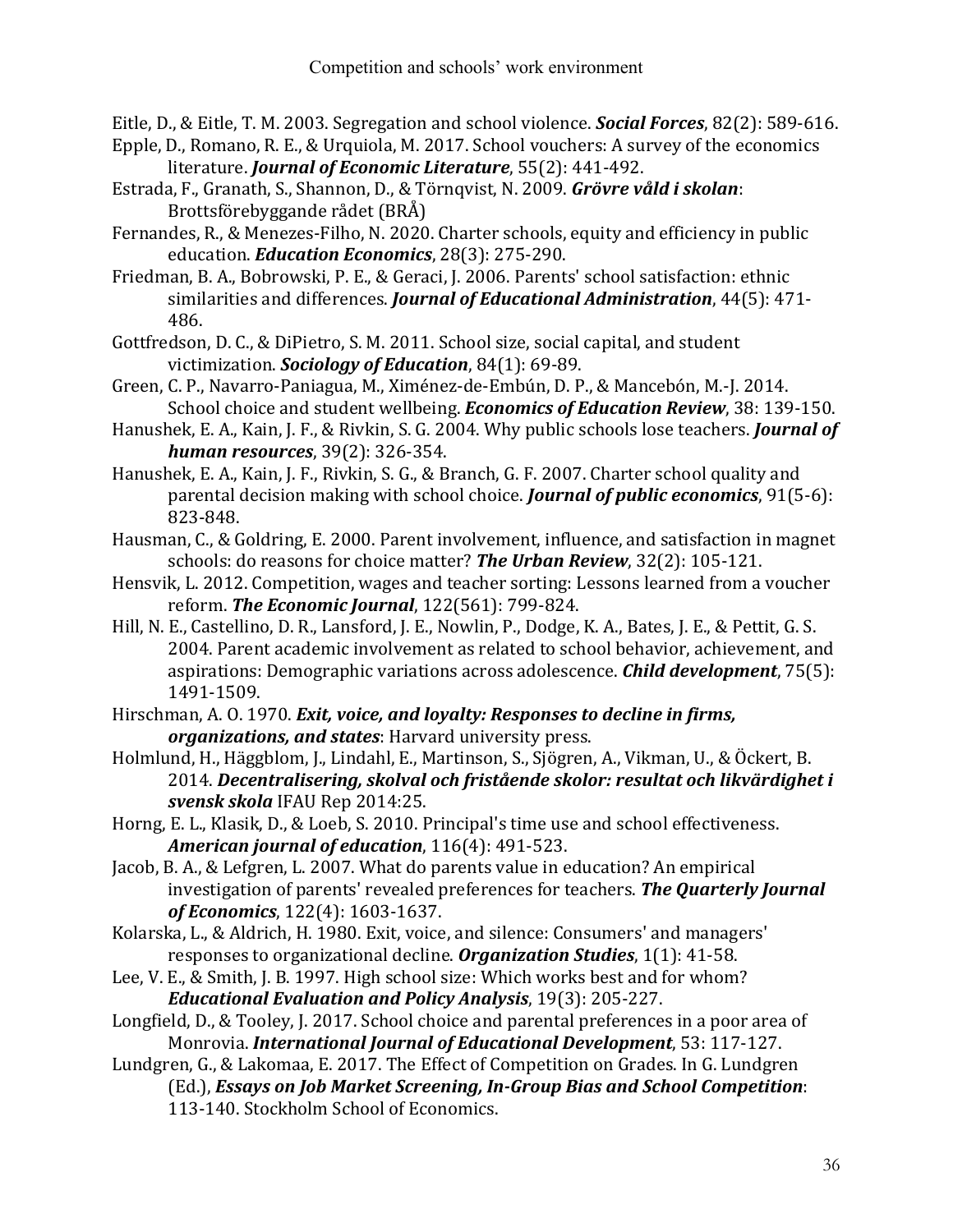- <span id="page-36-6"></span>Låftman, S. B., Modin, B., & Östberg, V. 2013. Cyberbullying and subjective health: A largescale study of students in Stockholm, Sweden. *Children and Youth Services Review*, 35(1): 112-119.
- <span id="page-36-7"></span>Modin, B., & Östberg, V. 2009. School climate and psychosomatic health: a multilevel analysis. *School effectiveness and school improvement*, 20(4): 433-455.
- <span id="page-36-8"></span>Modin, B., Östberg, V., Toivanen, S., & Sundell, K. 2011. Psychosocial working conditions, school sense of coherence and subjective health complaints. A multilevel analysis of ninth grade pupils in the Stockholm area. *Journal of adolescence*, 34(1): 129-139.
- <span id="page-36-3"></span>Palardy, J., Nesbit, T. M., & Adzima, K. A. 2015. Charter versus traditional public schools: a panel study of the technical efficiency in Ohio. *Education Economics*, 23(3): 278- 295.
- <span id="page-36-13"></span>Rivkin, S. G., Hanushek, E. A., & Kain, J. F. 2005. Teachers, schools, and academic achievement. *Econometrica*, 73(2): 417-458.
- <span id="page-36-10"></span>Sandström, F. M., & Bergström, F. 2005. School vouchers in practice: competition will not hurt you. *Journal of Public Economics*, 89(2): 351-380.
- <span id="page-36-16"></span>Sandy, J., & Duncan, K. 2010. Examining the achievement test score gap between urban and suburban students. *Education Economics*, 18(3): 297-315.
- <span id="page-36-0"></span>Skolinspektionen. 2018. Årsrapport 2018: Skillnader i skolkvalitet och strategisk styrning. Stockholm.
- <span id="page-36-15"></span>Skolverket. 2011. Skolmarknadens geografi: Om gymnasieelevers pendling på lokala och regionala skolmarknader. Stockholm.
- <span id="page-36-4"></span>Stretesky, P. B., & Hogan, M. J. 2005. Segregation and school disorder. *The Social Science Journal*, 42(3): 405-420.
- <span id="page-36-17"></span>Stuart, E. A., & Rubin, D. B. 2008. Best Practices in Quasi-Experimental Designs: Matching Methods for Causal Inference. In J. W. Osborne (Ed.), *Best Practices in Quantitative Methods*: 155–176. Thousand Oaks, CA: Sage.
- <span id="page-36-9"></span>Söderström, M., & Uusitalo, R. 2010. School choice and segregation: evidence from an admission reform. *The Scandinavian Journal of Economics*, 112(1): 55-76.
- <span id="page-36-1"></span>UNESCO. 2019. *Behind the numbers: ending school violence and bullying*. Paris, France: UNESCO.
- <span id="page-36-2"></span>UNICEF. 2018. An everyday lesson:# ENDviolence in Schools. *New York, NY: UNICEF*.
- <span id="page-36-12"></span>Vlachos, J. 2019. 15 Trust-based evaluation in a market-oriented school system. *Neoliberalism and market forces in education: Lessons from Sweden*: 212.
- <span id="page-36-14"></span>Waldo, S. 2007. Efficiency in Swedish public education: competition and voter monitoring. *Education Economics*, 15(2): 231-251.
- <span id="page-36-5"></span>Welsh, W. N., Stokes, R., & Greene, J. R. 2000. A macro-level model of school disorder. *Journal of Research in Crime and Delinquency*, 37(3): 243-283.
- Willms, J. D., & Echols, F. 1992. Alert and inert clients: The Scottish experience of parental choice of schools. *Economics of Education review*, 11(4): 339-350.
- <span id="page-36-11"></span>Wondratschek, V., Edmark, K., & Frölich, M. 2013. The Short- and Long-term Effects of School Choice on Student Outcomes-Evidence from a School Choice Reform in Sweden. *Annals of Economics and Statistics*(111/112): 71-101.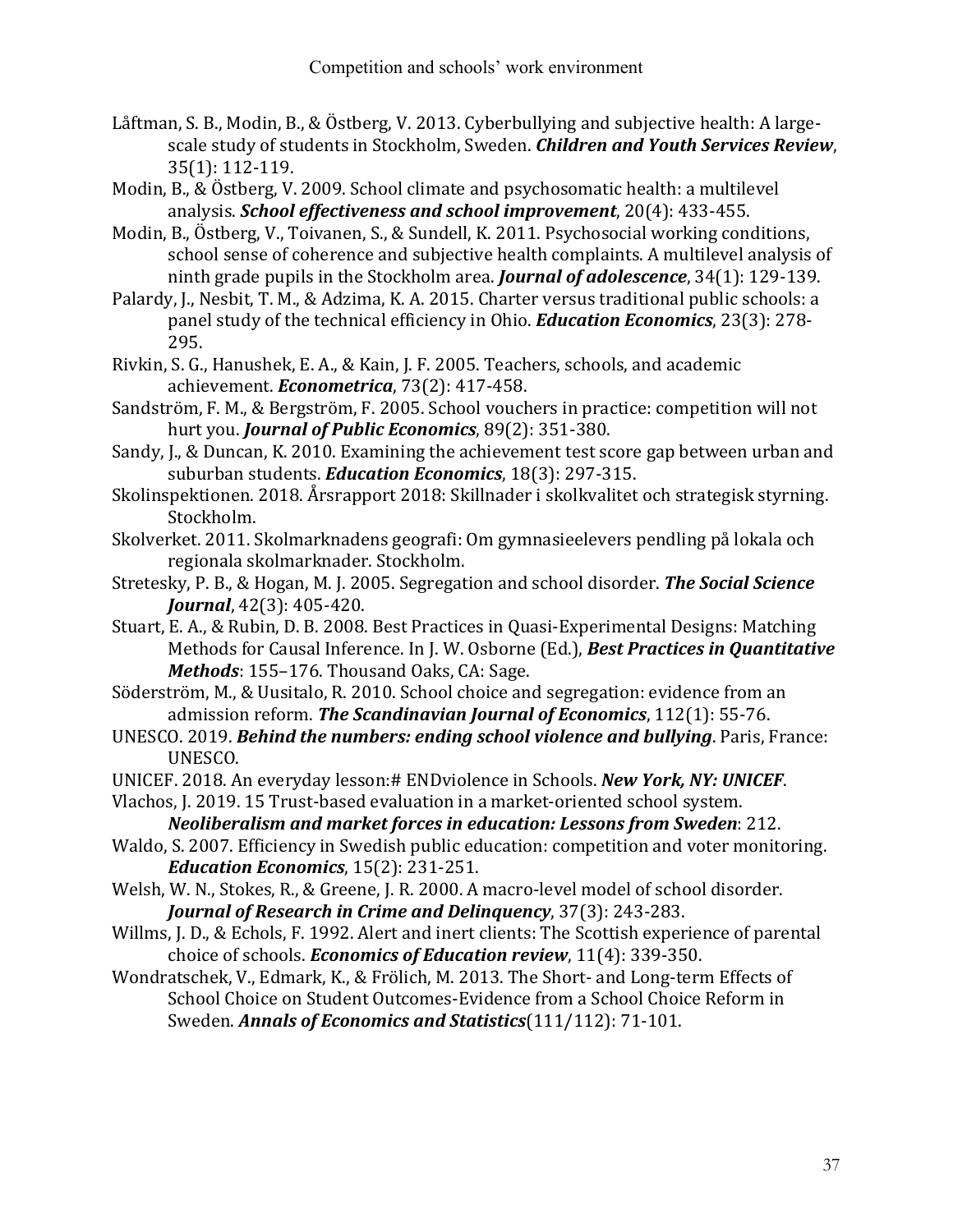#### **Appendix A. Panel Data Analysis: Robustness tests**

To gauge the veracity of results in our panel data analysis (equations 1-3) we conducted a set of robustness tests. First, we fit school fixed effect, which at the lower secondary level removes the relationship between school concentration and complaints, as well as share of independent school students and violence, while number of schools become positive associated with disorder  $(B=0.001, p<0.05)$ . At the upper secondary level, number of schools and crime rate, respectively, is no longer associated with disorder. For both educational levels the share of students with highly educated parents is no longer associated with complaints. Second, we carefully examined potential outlier observations (see Figure 6 in the Online Appendix). Removal of potential outliers in the panel data analyses did not change any of the main results obtained. Third, we also examined the effect of each competition measures when estimated separately (excluding the other two competition measures). The results – outlined in section 4 of the Online Appendix – revealed similar results and when the measures were assessed jointly. Fourth, in unreported models we including a second–order polynomial term representing population size to control for population density potentially affecting competition did not affect the main results for either of the two school types. Fourth, lagging the predictor variables by one year resulted in no major differences. Finally, a set of first–order panel vector autoregression models revealed school concentration to Granger–cause complaints among upper secondary schools, whereas the share of students of foreign background and mean income levels were found to Granger–cause complaints among lower secondary schools. The share of independent school students was also found to Granger–cause disorder and violence among lower secondary schools. Other relationships were reciprocal or not Granger–causal.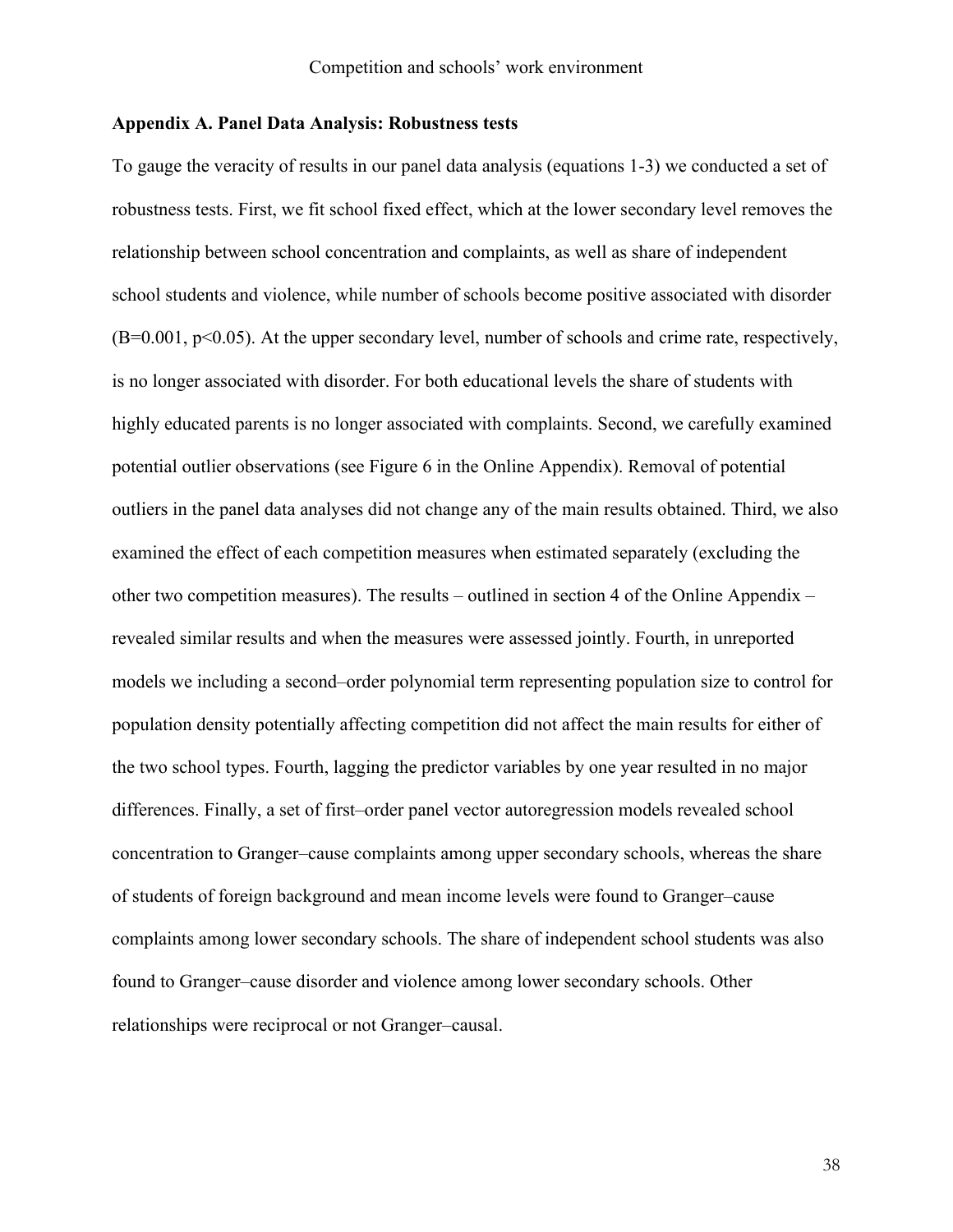## **Appendix B. Difference–in–Difference Analysis: PSM Imbalance Test**

This appendix provides balancing details on the matching algorithm used. The PSM imbalance test below show the matching to yielding low percentage bias (all three matching variables below 5%). None of the t–test of mean differences in matched treatment and control observation are statistically significant. Differences in variance between treatment and control observations close to 1 indicative of good balance in the matching algorithm [\(Stuart & Rubin, 2008\)](#page-36-17). PSM imbalance graph allows to see the complete distribution of matched pairs (see Online Appendix Section 5)**;** Kernel Density plots and boxplots for the matching variables (raw vs matched observations) indicates good overall balance and fully symmetry in the +/- 1 S.D. range of the variables, with a few outliers for either the treatment or control groups.

## **PSM imbalance test**

|                                                  | Mean |                          | t–test        |                            |
|--------------------------------------------------|------|--------------------------|---------------|----------------------------|
|                                                  |      | Treated Control %bias    |               | t-test p-value $V(T)/V(C)$ |
| School size                                      |      | $6.2662$ $6.3102$ $-4.1$ | $-0.18$ 0.856 | 0.92                       |
| Municipality size (log) $9.8088$ $9.8282$ $-3.1$ |      |                          | $-0.14$ 0.888 | 0.90                       |
| Municipality crime rate .09553 .09603 -2.1       |      |                          | $-0.14$ 0.886 | 0.92                       |

# $\frac{1}{2}$ 6.  $\dot{\mathbf{8}}$ . 0  $\mathbf{A}$ **Propensity Score** Untreated Treated

## **PSM imbalance graph**